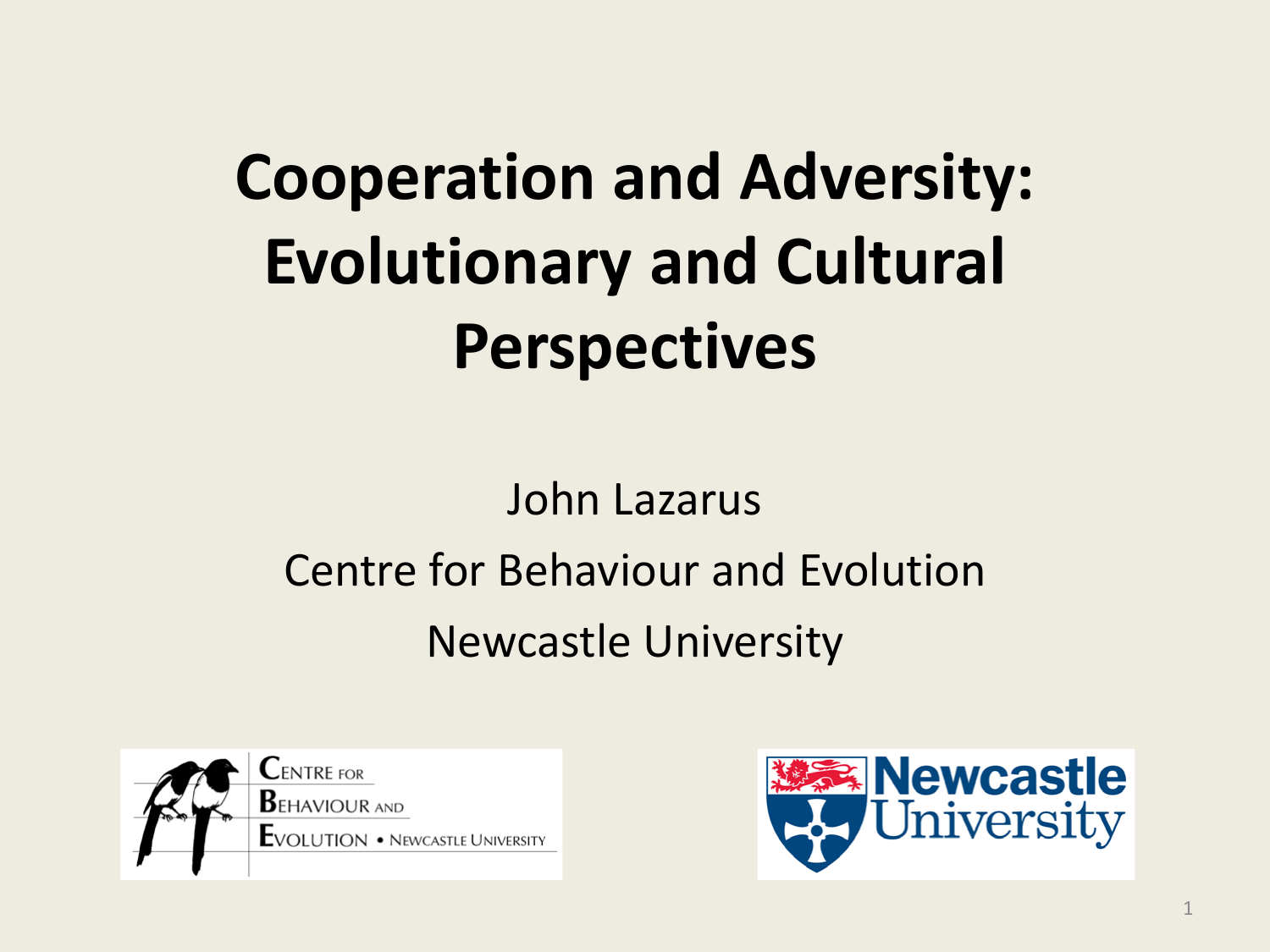# Summary

#### We are a highly cooperative species

- Potential advantage of shared resources, skills, knowledge
- But why, given the risk of defection on cooperative agreements?
	- $\triangleright$  How is cooperation maintained?<br>  $\triangleright$  How did it evolve?
	-
- The roles of fairness, trust and reputation

#### Precarity

- How do adversity and uncertainty influence cooperation?
- How are these effects explained?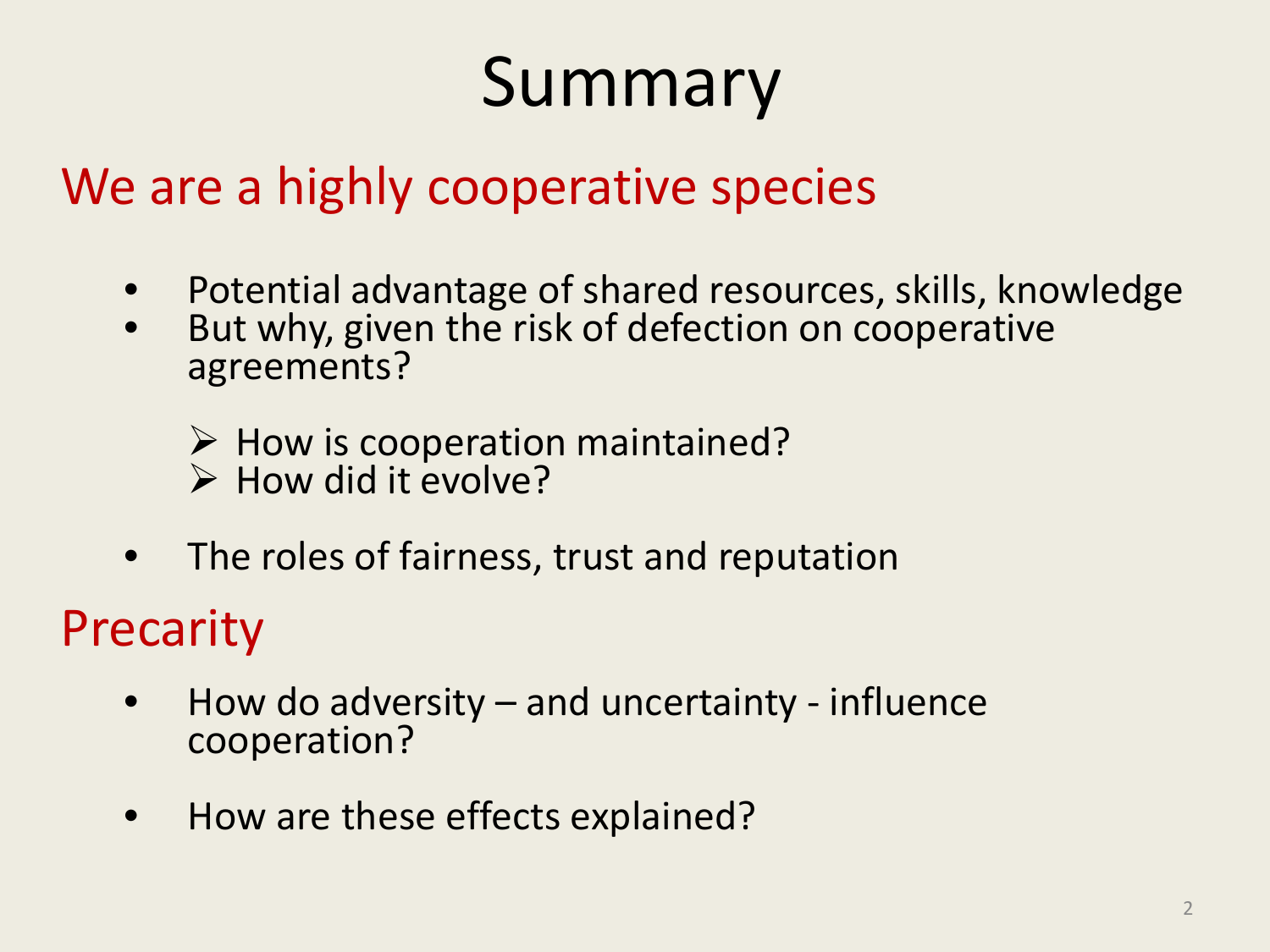# The evolutionary approach to understanding behaviour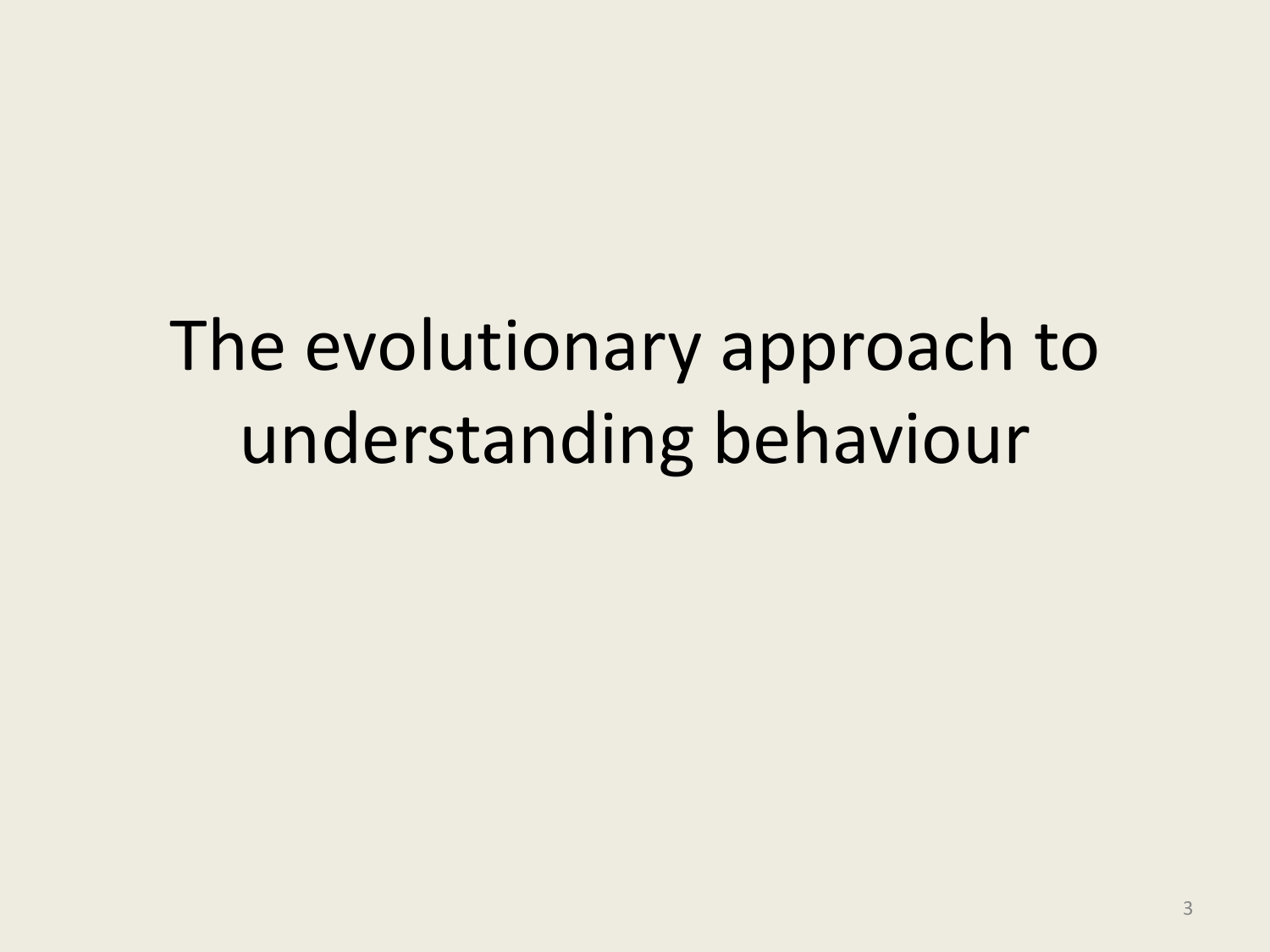# Explaining cooperation

The social scientist asks:

- *What* internal states (e.g. empathy) and environmental factors favour or constrain cooperation?
	- Proximate causation
- The evolutionary scientist asks:
- *Why* do people cooperate?
	- Ultimate causation

Different and complementary questions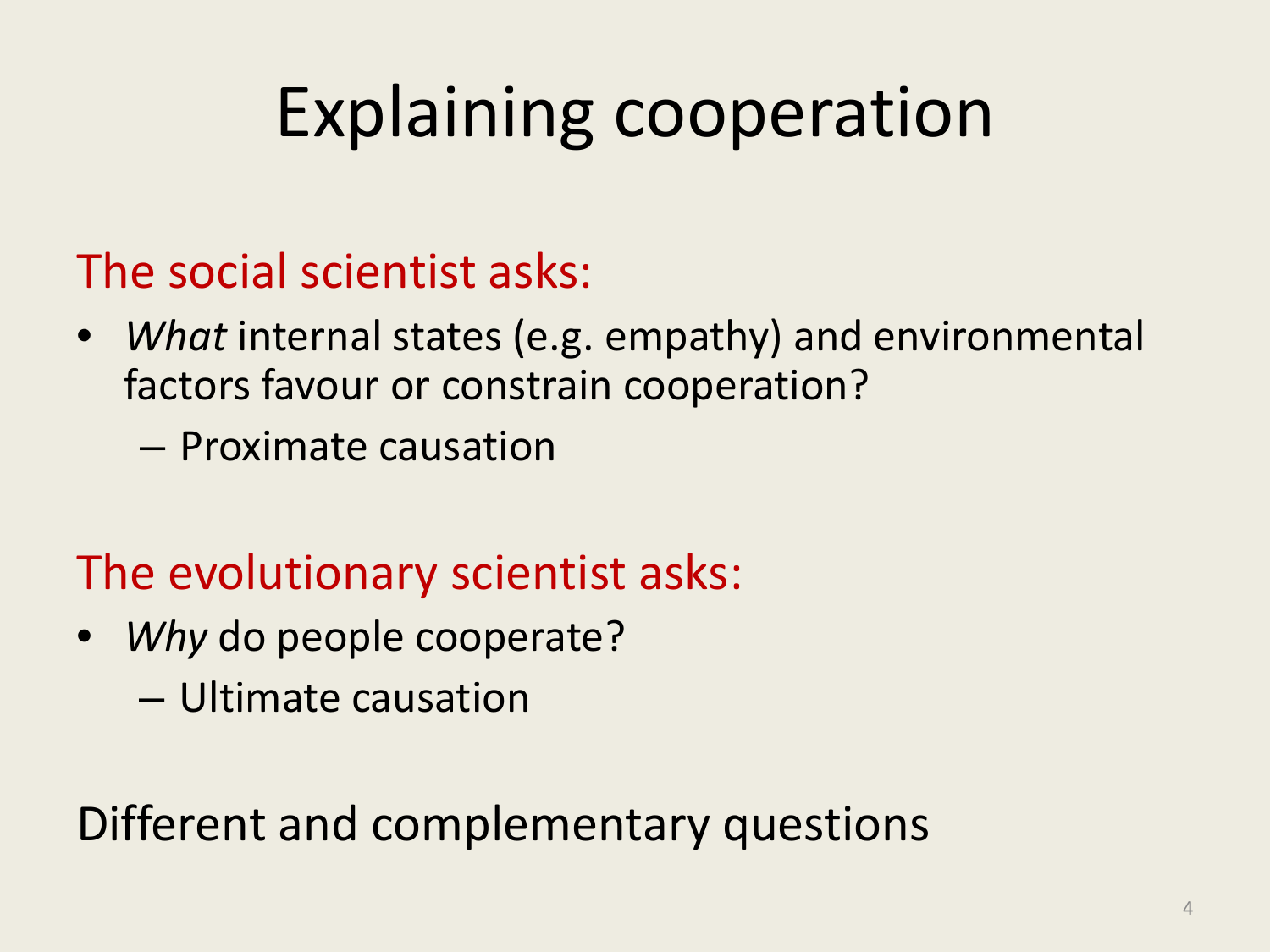# Evolutionary analysis of behaviour What it is and what it isn't

#### An evolutionary explanation

- Implies genetic variation for the trait *between individuals*
- Leaves open the question of how it develops in *each individual*
- Does not assume behaviour is fixed or inevitable:
	- We have evolved biases & predispositions, responsive to environmental contingency; not always adaptive in today's world
	- We are not a blank slate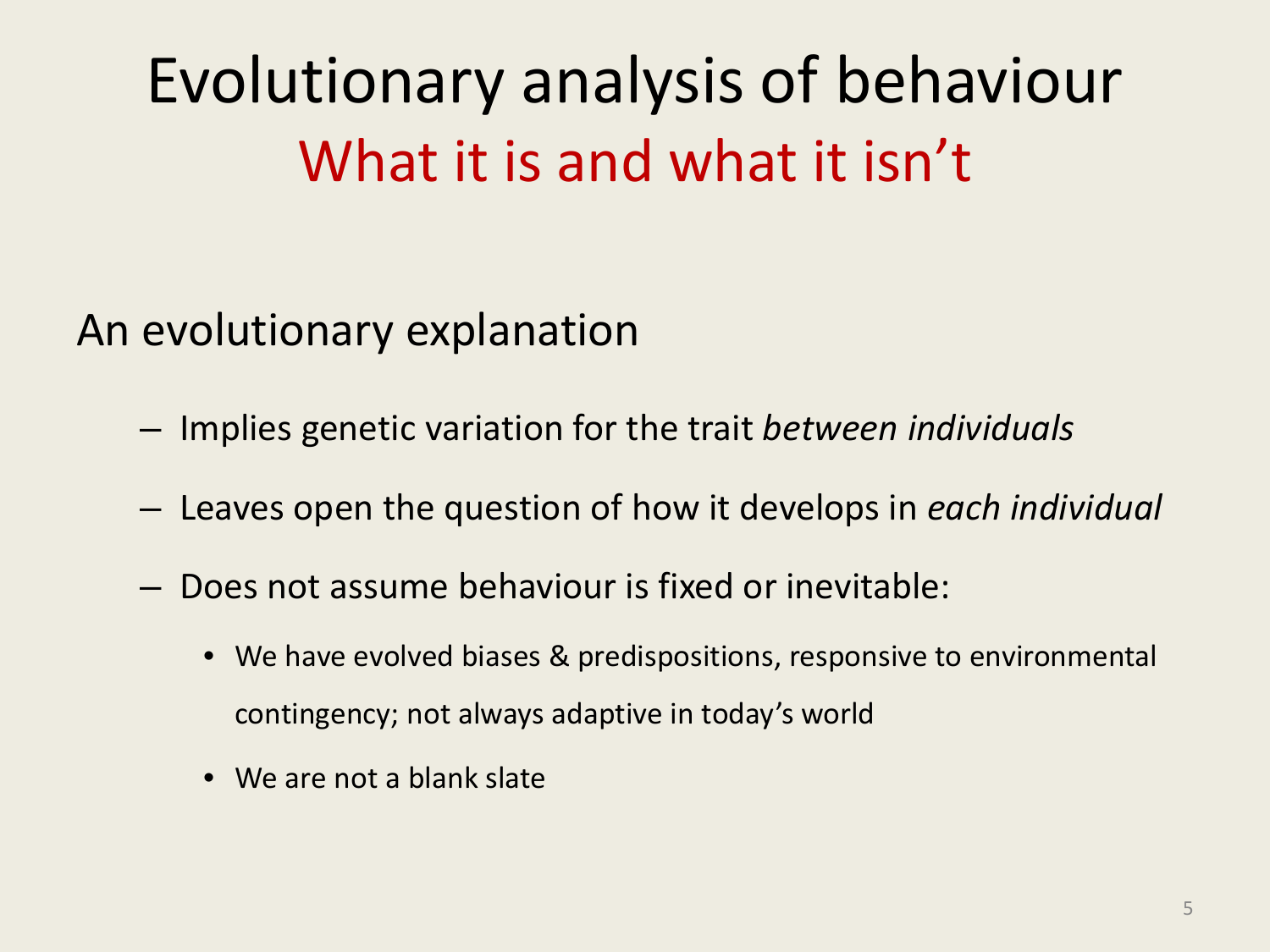# Ultimate causation

For social behaviour

- An outcome optimal for one individual may not be optimal for others
- Natural selection predicts not optimal, but stable solutions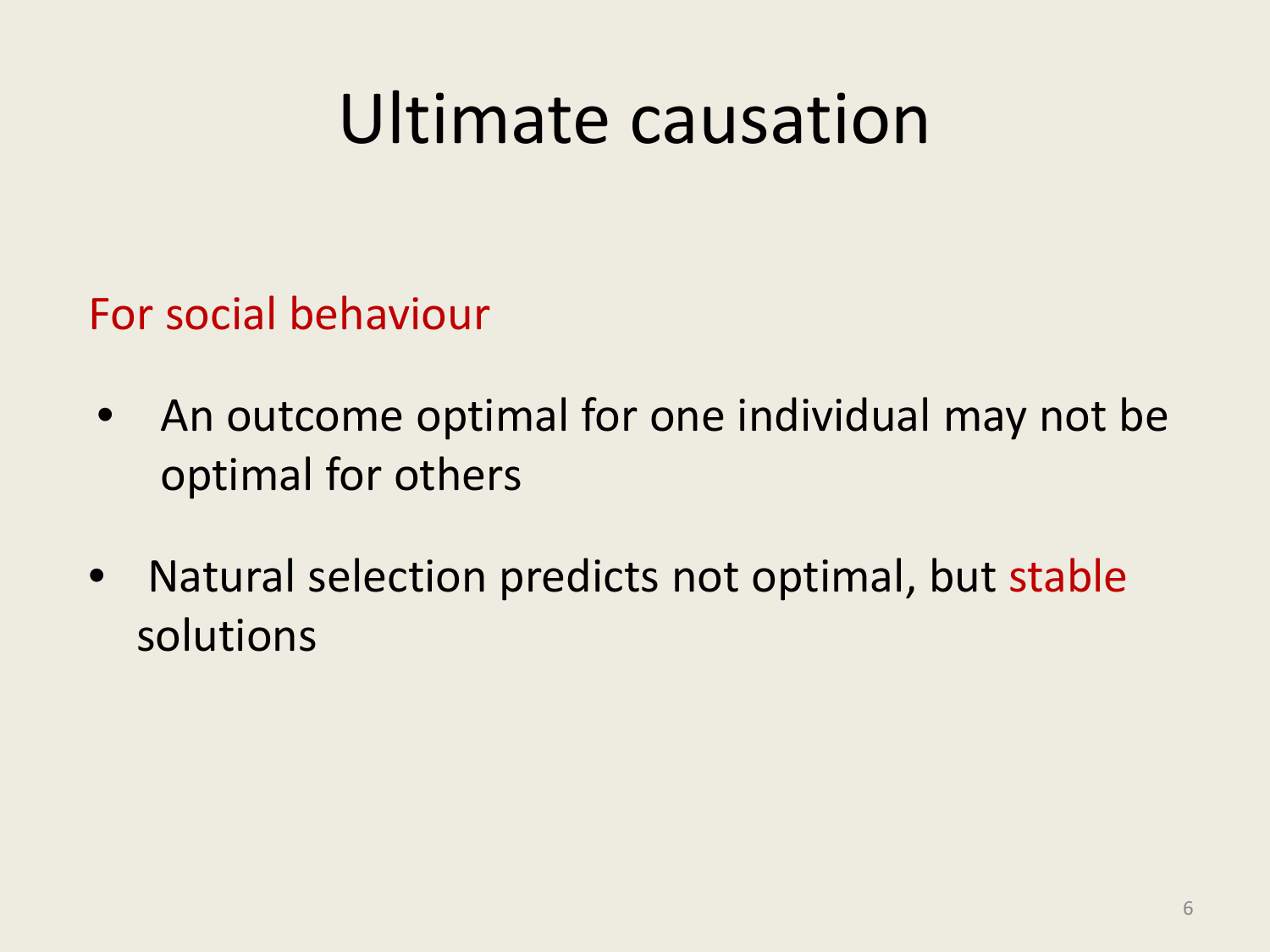# Predicting stable outcomes

• Game theory predicts the stable outcome for rational (= selfish) decision makers

– 'Nash equilibrium'

- Natural selection predicted to result in stable outcomes
	- 'Evolutionarily stable strategy' (ESS)

The Prisoner's Dilemma – an exemplar for understanding cooperative behaviour . . .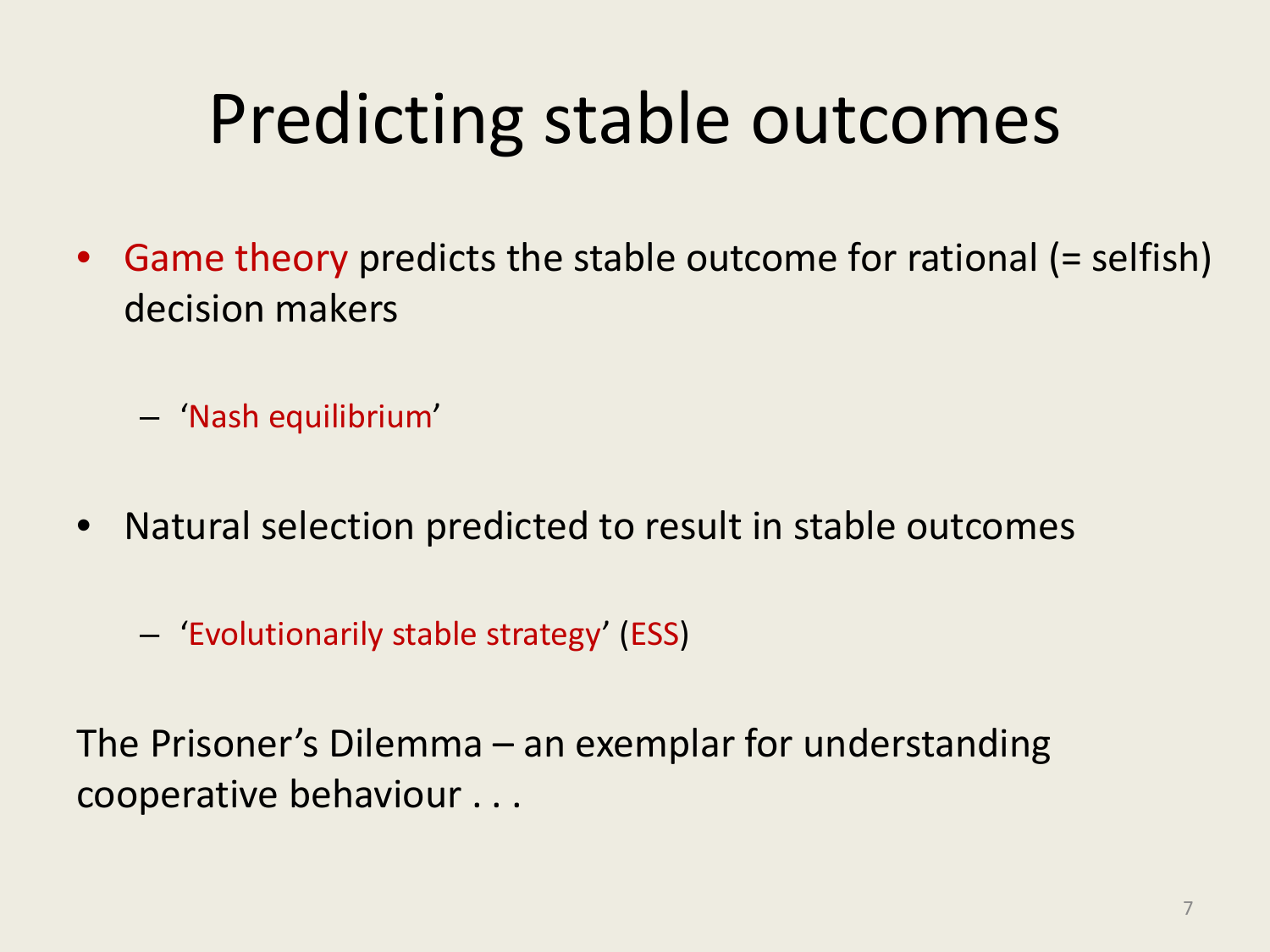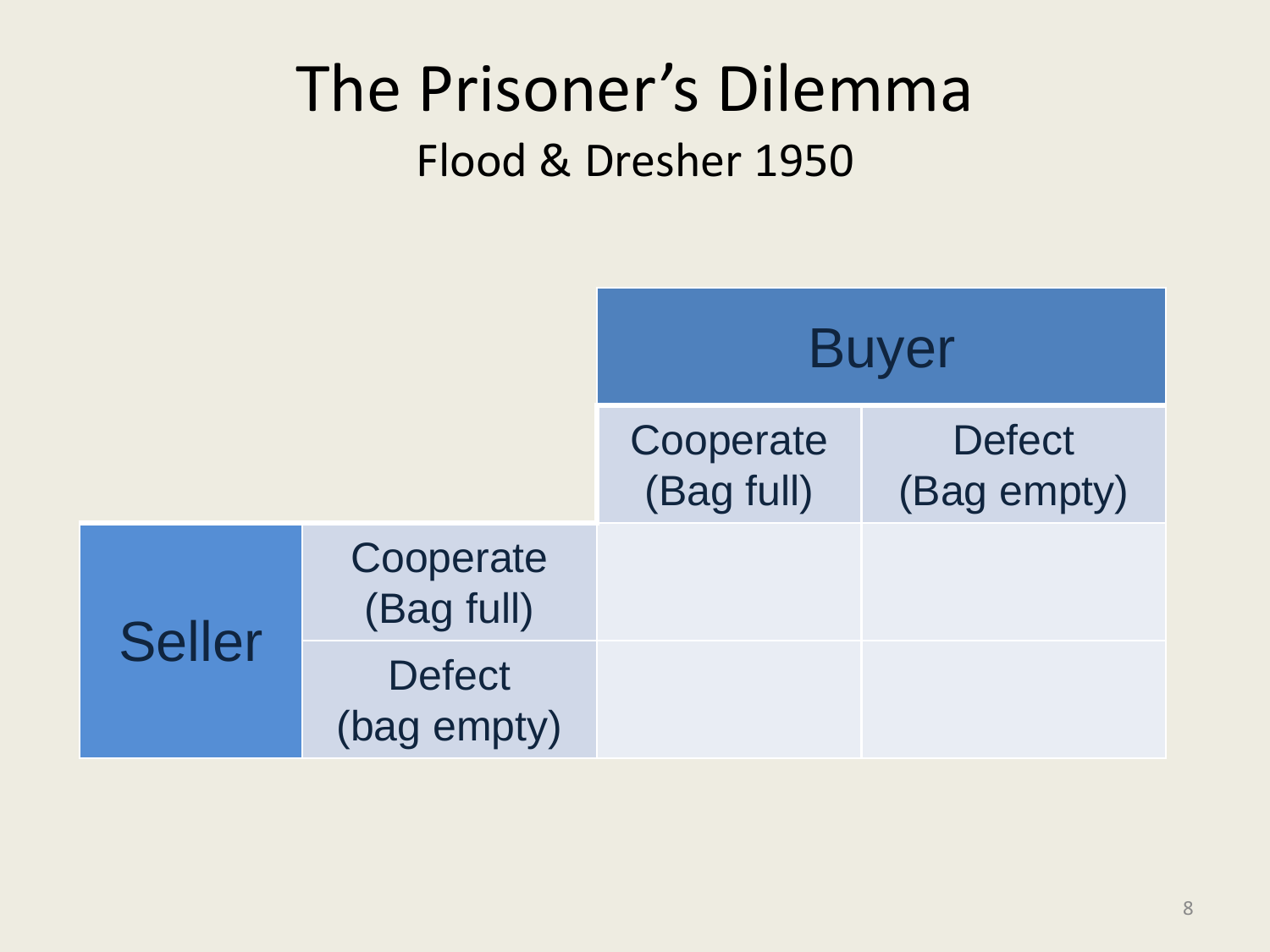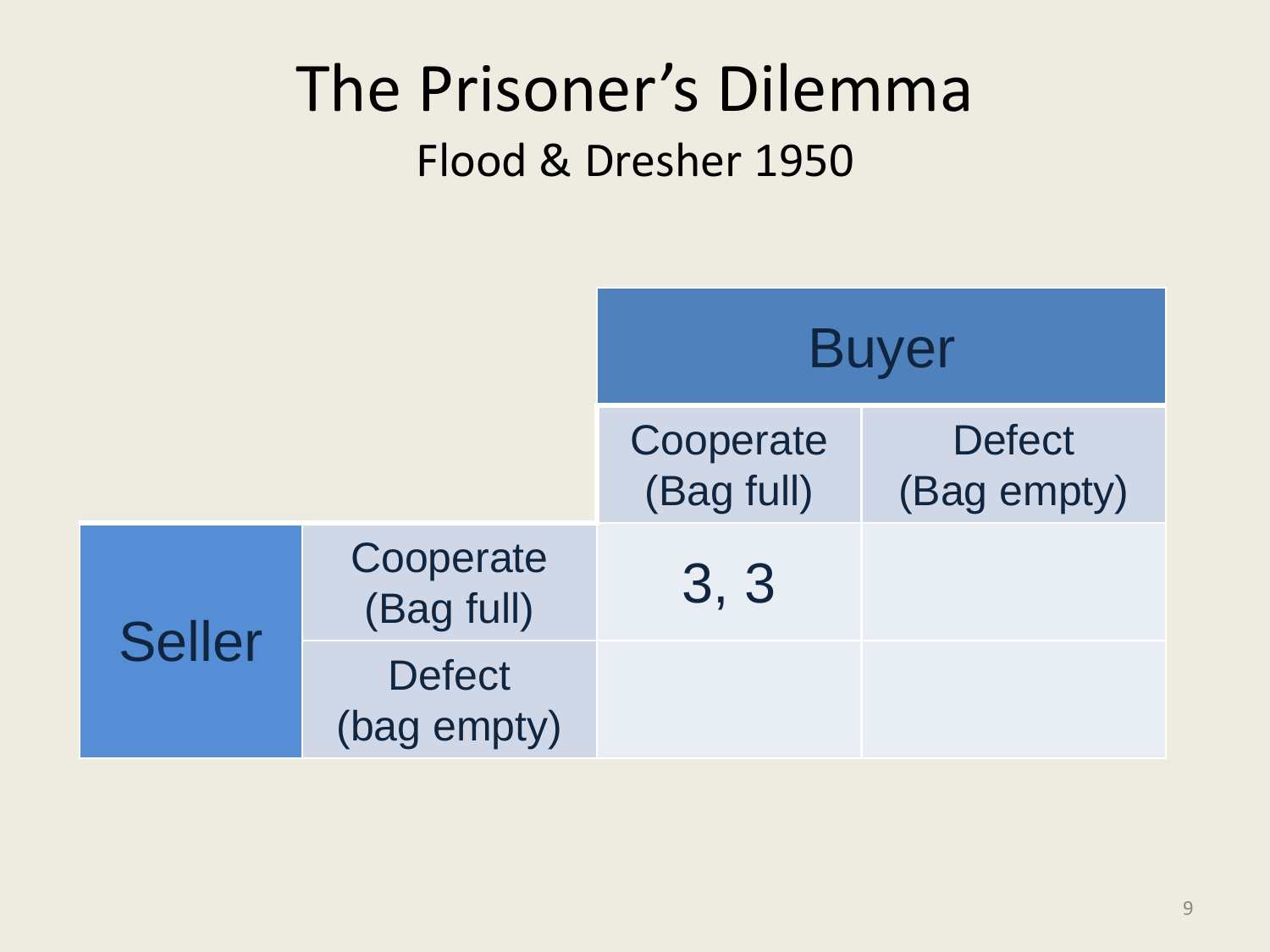|               |                              | <b>Buyer</b>            |                              |
|---------------|------------------------------|-------------------------|------------------------------|
|               |                              | Cooperate<br>(Bag full) | <b>Defect</b><br>(Bag empty) |
|               | Cooperate<br>(Bag full)      | 3, 3                    |                              |
| <b>Seller</b> | <b>Defect</b><br>(bag empty) |                         | 2, 2                         |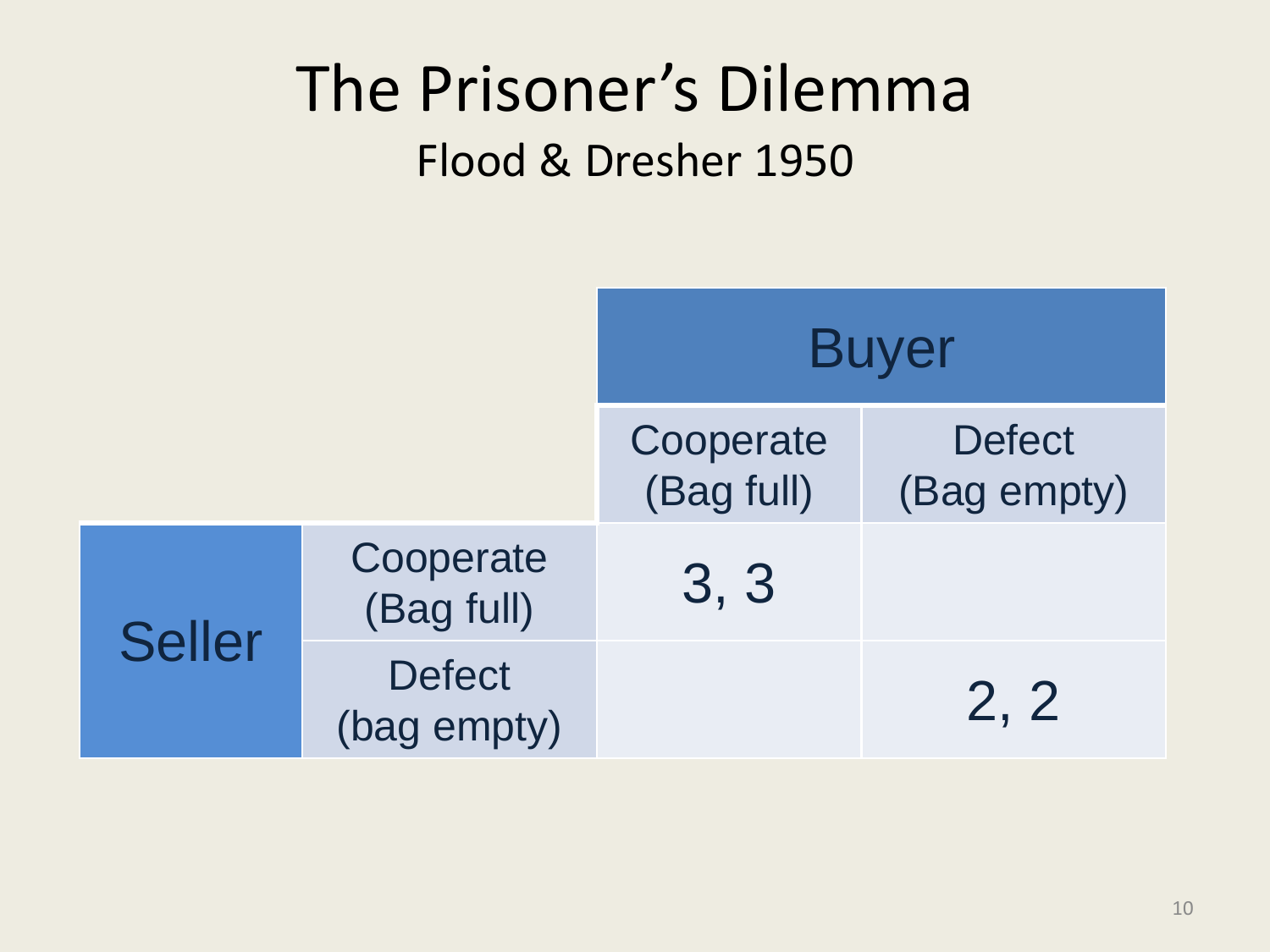|               |                              | <b>Buyer</b>            |                              |
|---------------|------------------------------|-------------------------|------------------------------|
|               |                              | Cooperate<br>(Bag full) | <b>Defect</b><br>(Bag empty) |
|               | Cooperate<br>(Bag full)      | 3, 3                    | 1.                           |
| <b>Seller</b> | <b>Defect</b><br>(bag empty) |                         | 2, 2                         |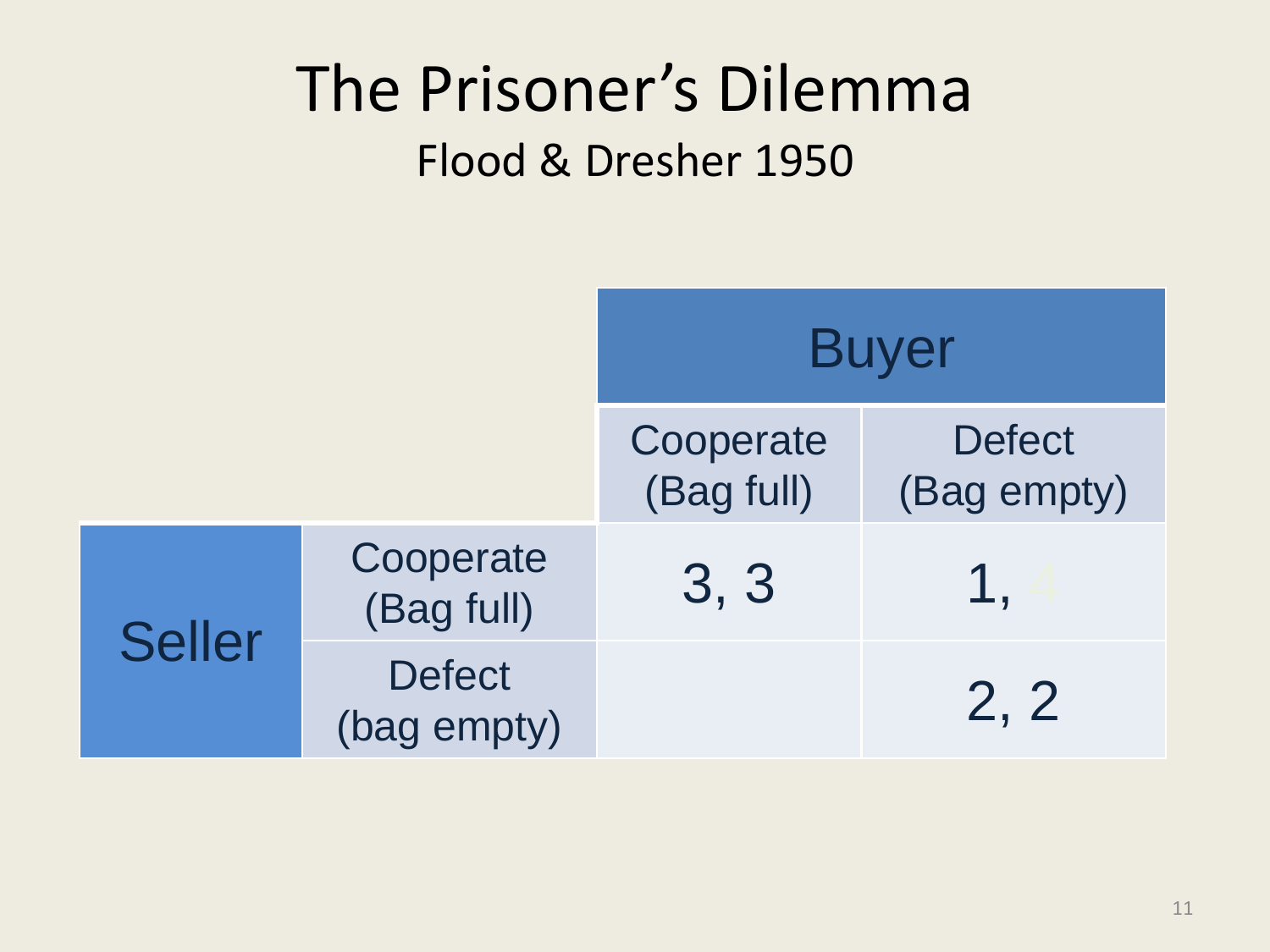|               |                              | <b>Buyer</b>            |                              |
|---------------|------------------------------|-------------------------|------------------------------|
|               |                              | Cooperate<br>(Bag full) | <b>Defect</b><br>(Bag empty) |
|               | Cooperate<br>(Bag full)      | 3, 3                    | 1, 4                         |
| <b>Seller</b> | <b>Defect</b><br>(bag empty) |                         | 2, 2                         |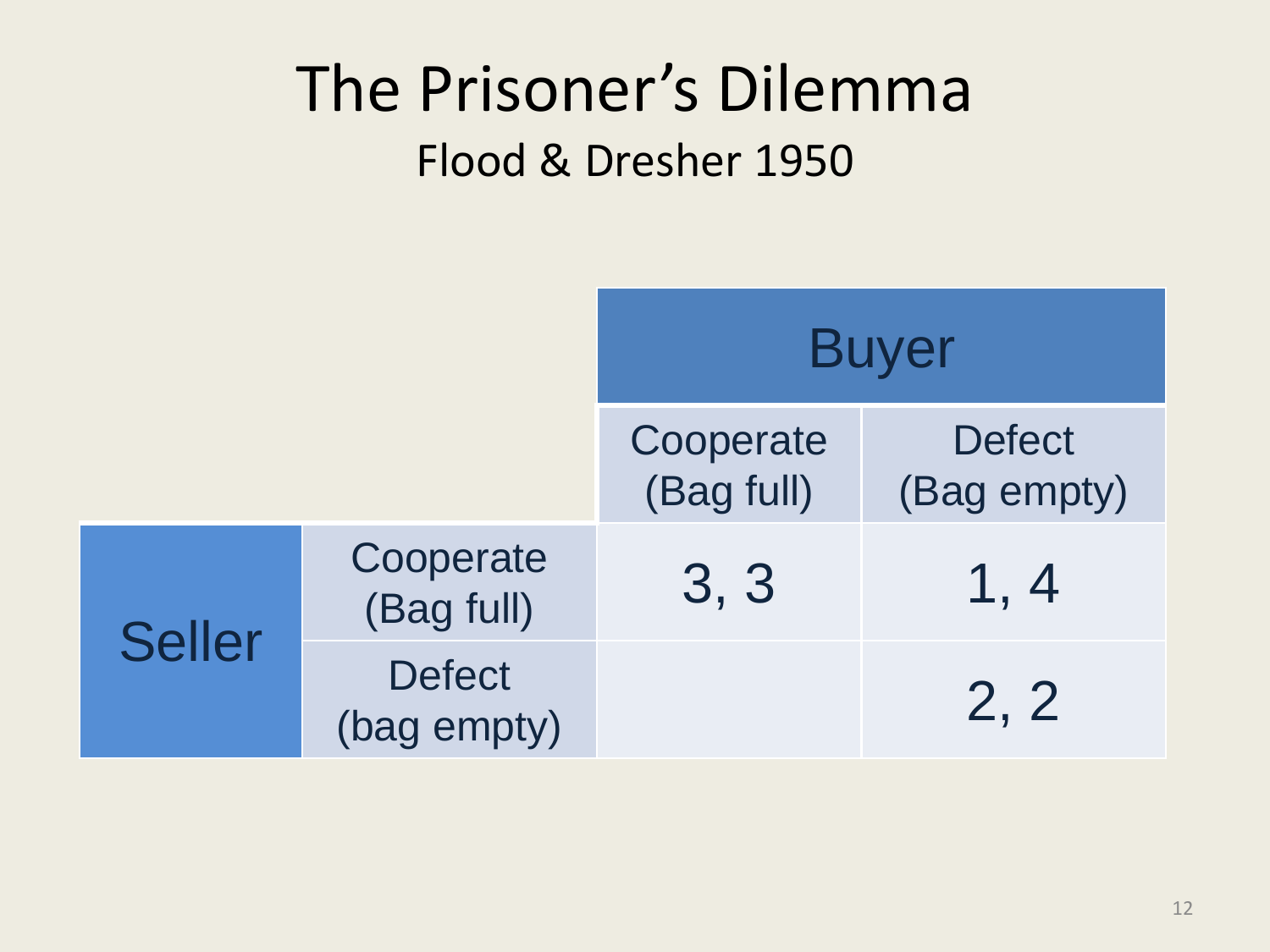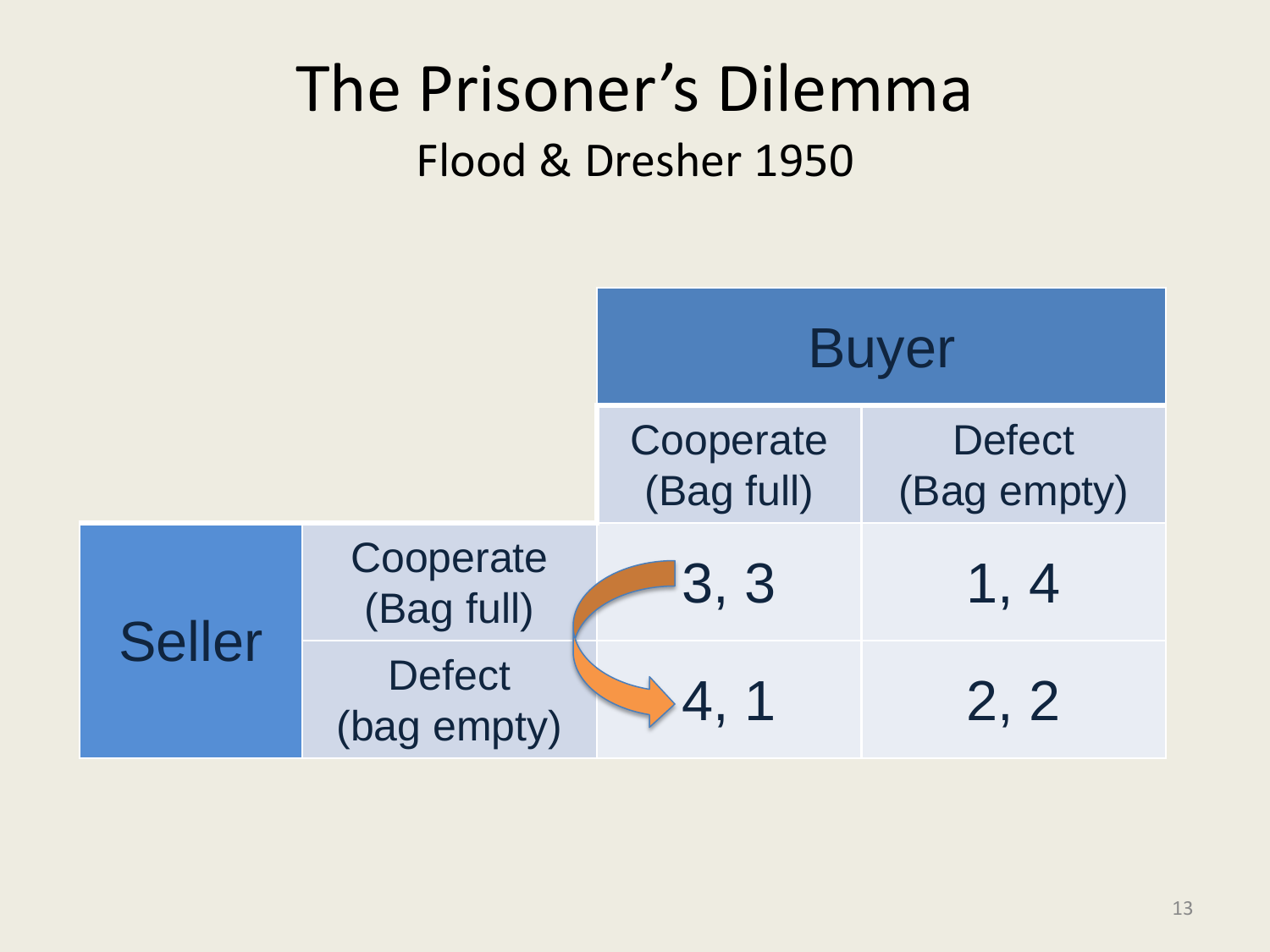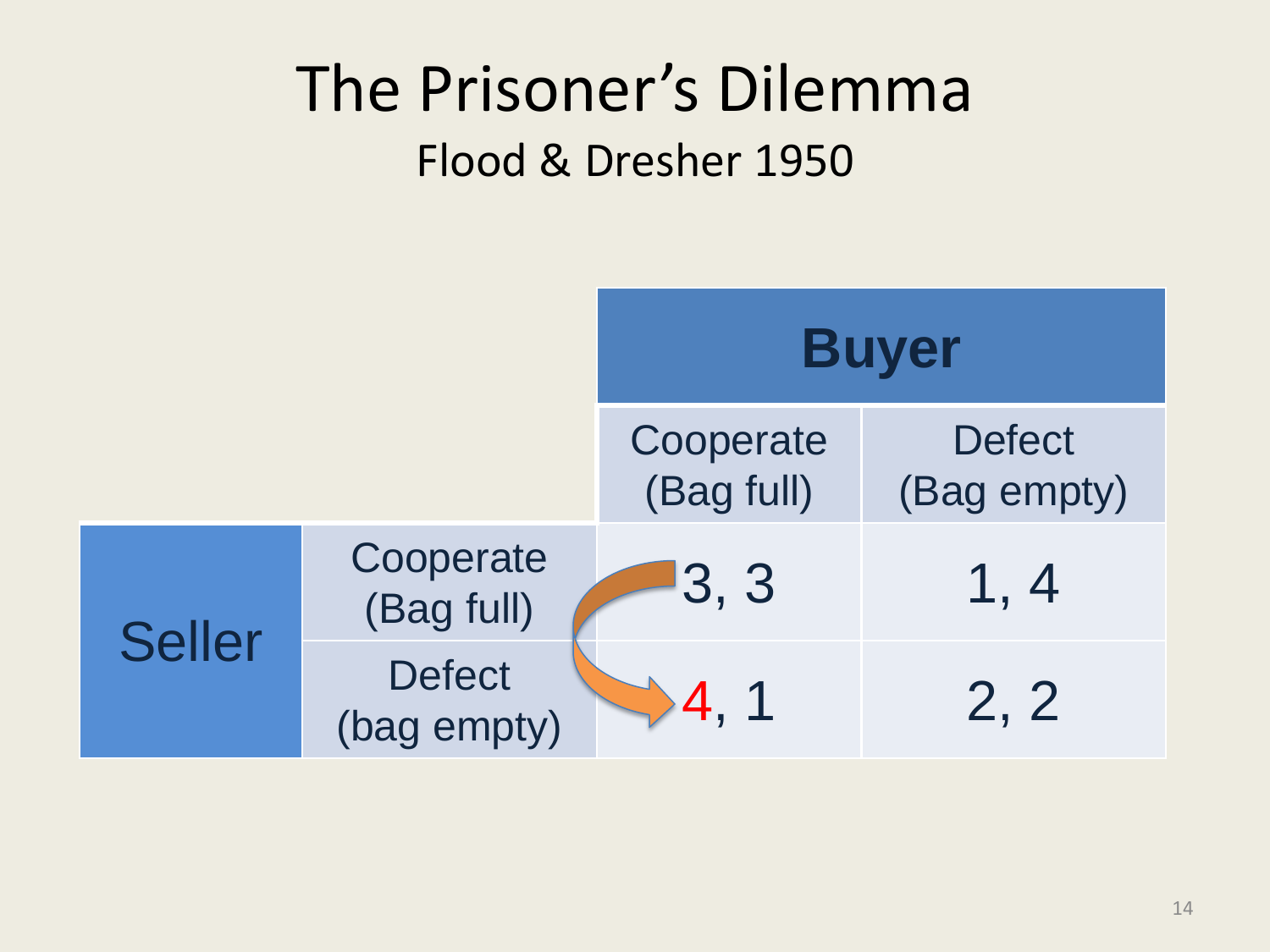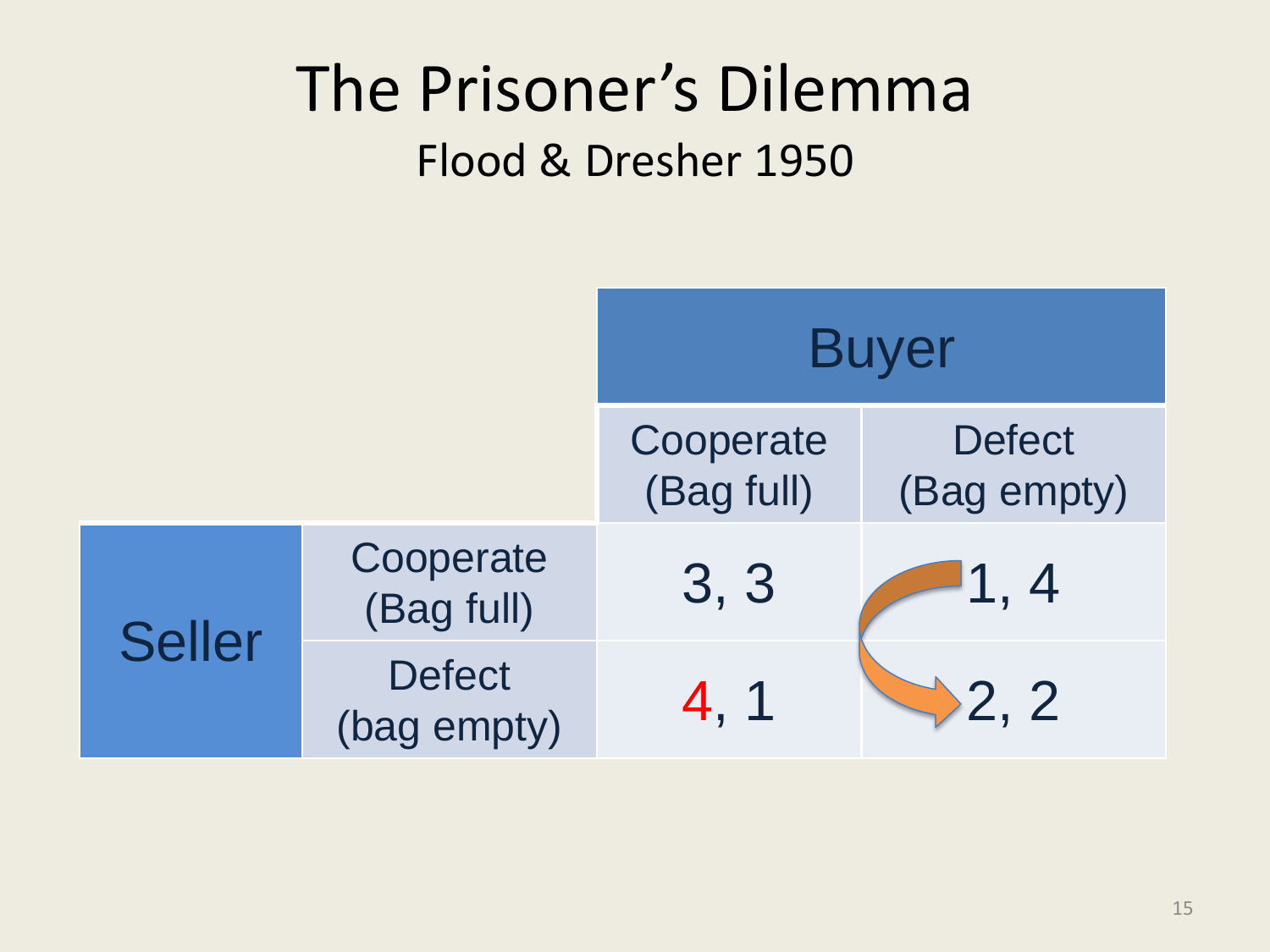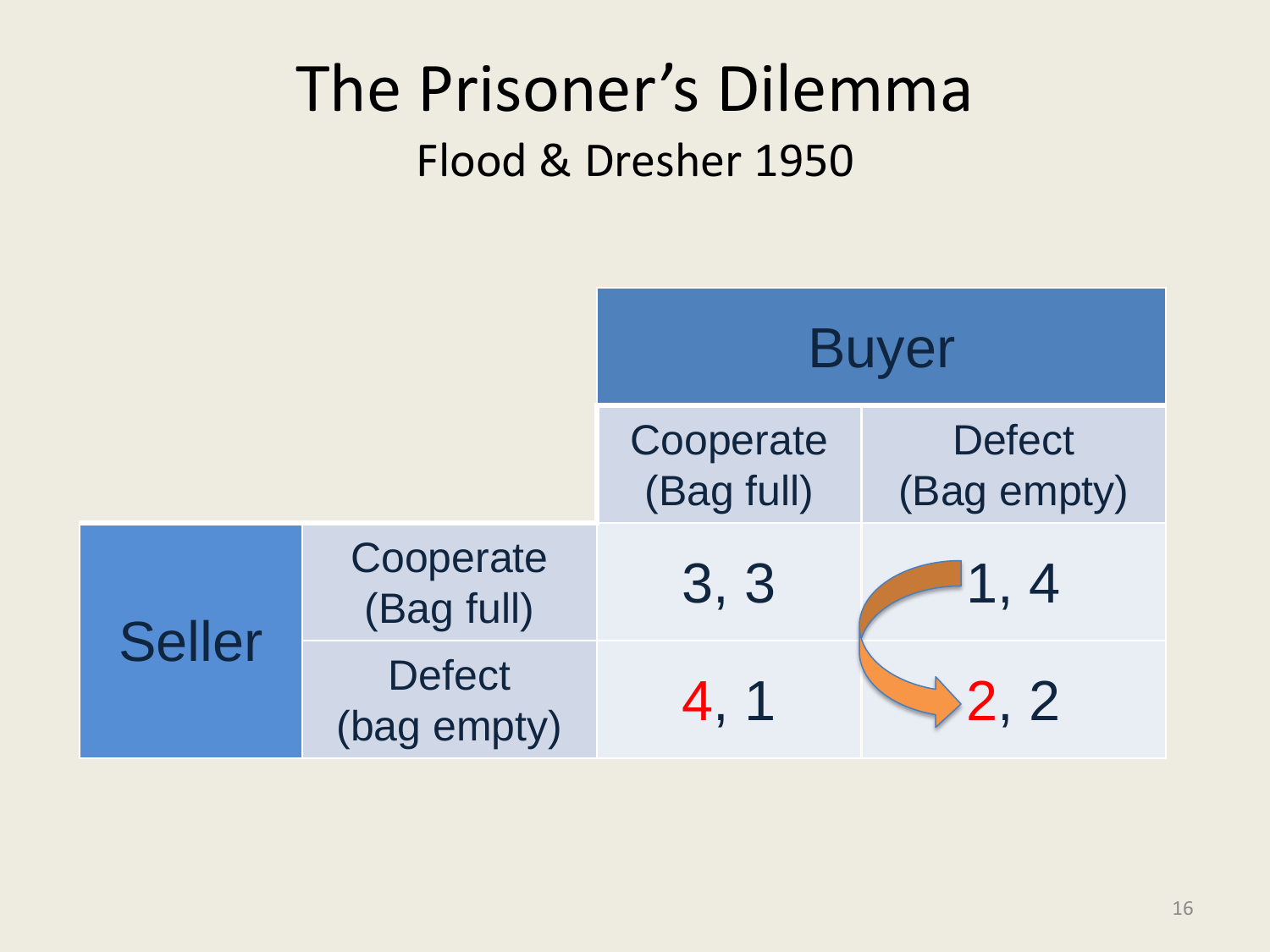|               |                              | <b>Buyer</b>            |                              |
|---------------|------------------------------|-------------------------|------------------------------|
|               |                              | Cooperate<br>(Bag full) | <b>Defect</b><br>(Bag empty) |
|               | Cooperate<br>(Bag full)      | 3, 3<br>4, 1            | 1, 4                         |
| <b>Seller</b> | <b>Defect</b><br>(bag empty) |                         | 2, 2                         |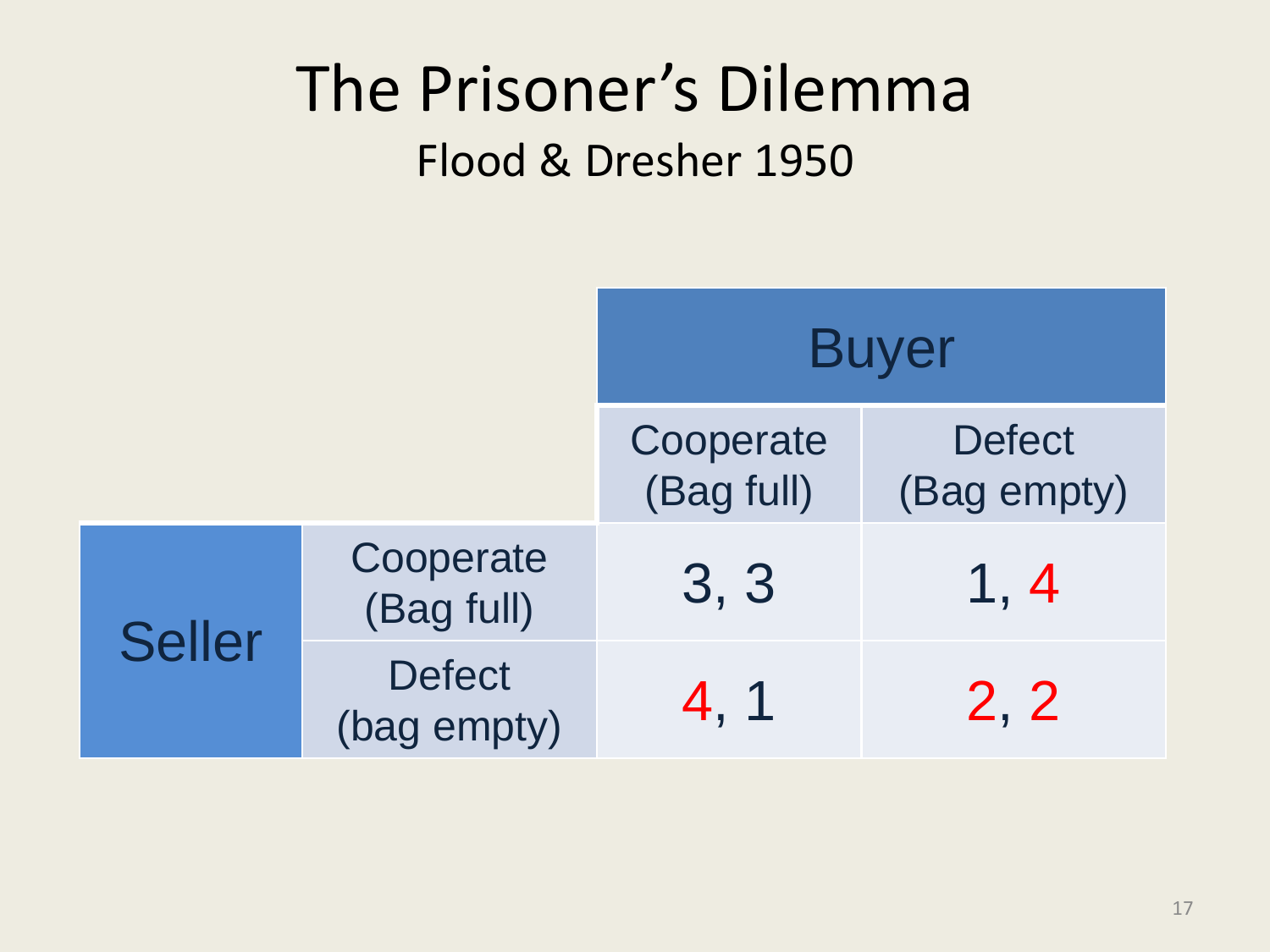|               |                              | <b>Buyer</b>            |                              |
|---------------|------------------------------|-------------------------|------------------------------|
|               |                              | Cooperate<br>(Bag full) | <b>Defect</b><br>(Bag empty) |
|               | Cooperate<br>(Bag full)      | 3, 3                    | 1, 4                         |
| <b>Seller</b> | <b>Defect</b><br>(bag empty) | 4, 1                    | 2, 2                         |

Both Defect is stable: Neither can do better by changing strategy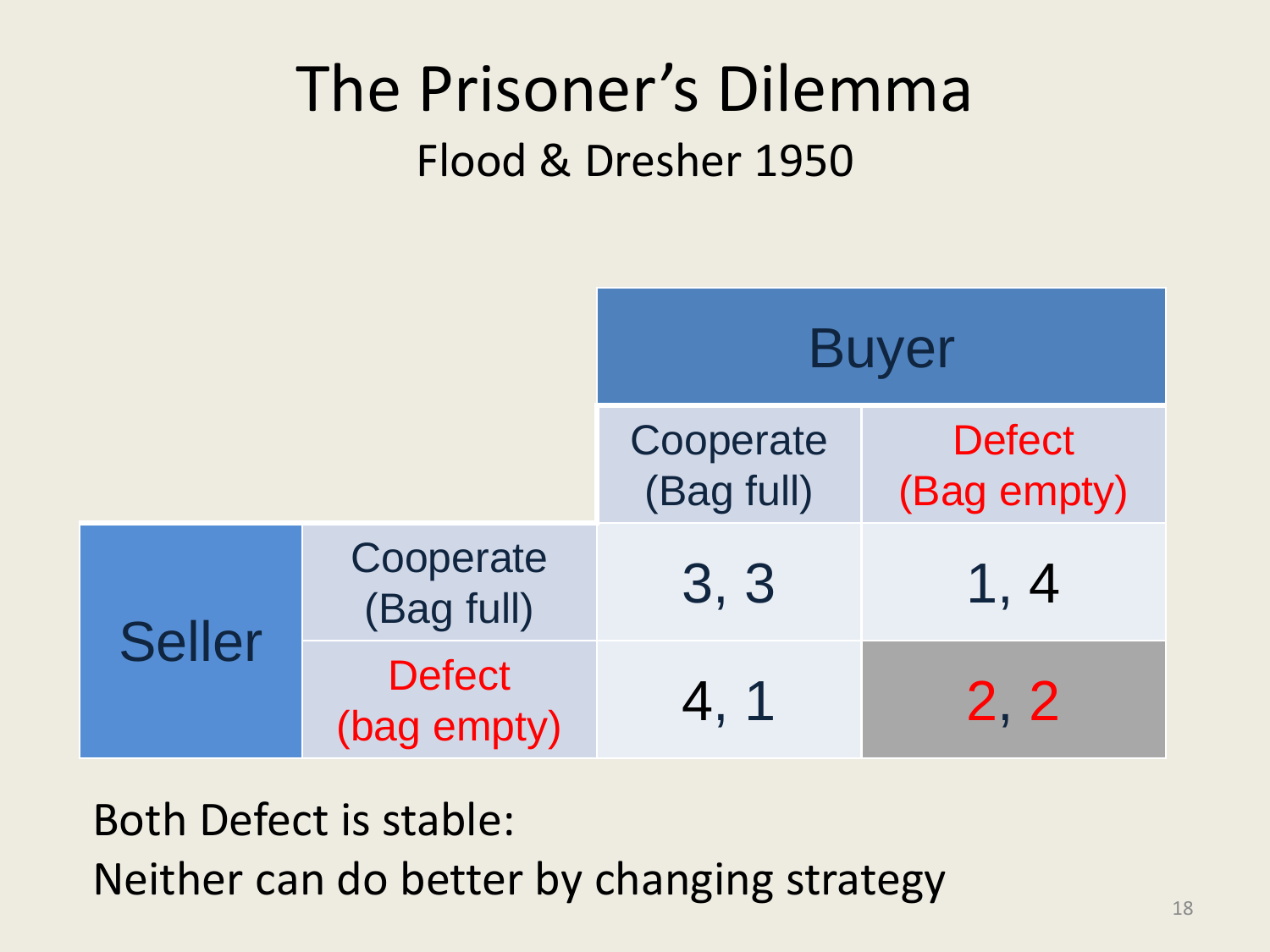

Even though payoff is greater if both cooperate!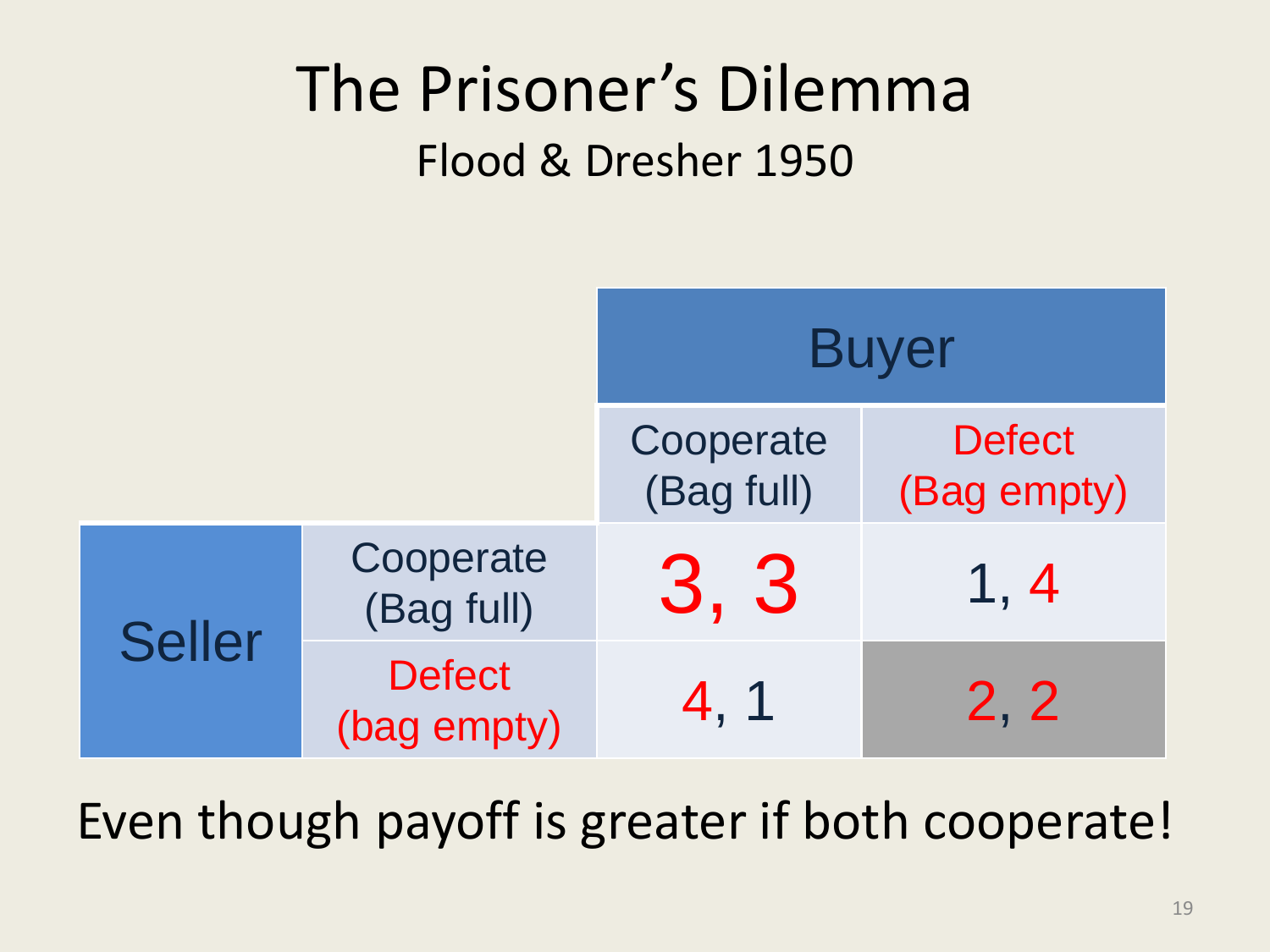# The Tragedy of the Commons (Hardin 1968)

The same logic as the Prisoners' Dilemma, in groups, can lead to overgrazing and overfishing

• Because every farmer/fisherman takes a little to much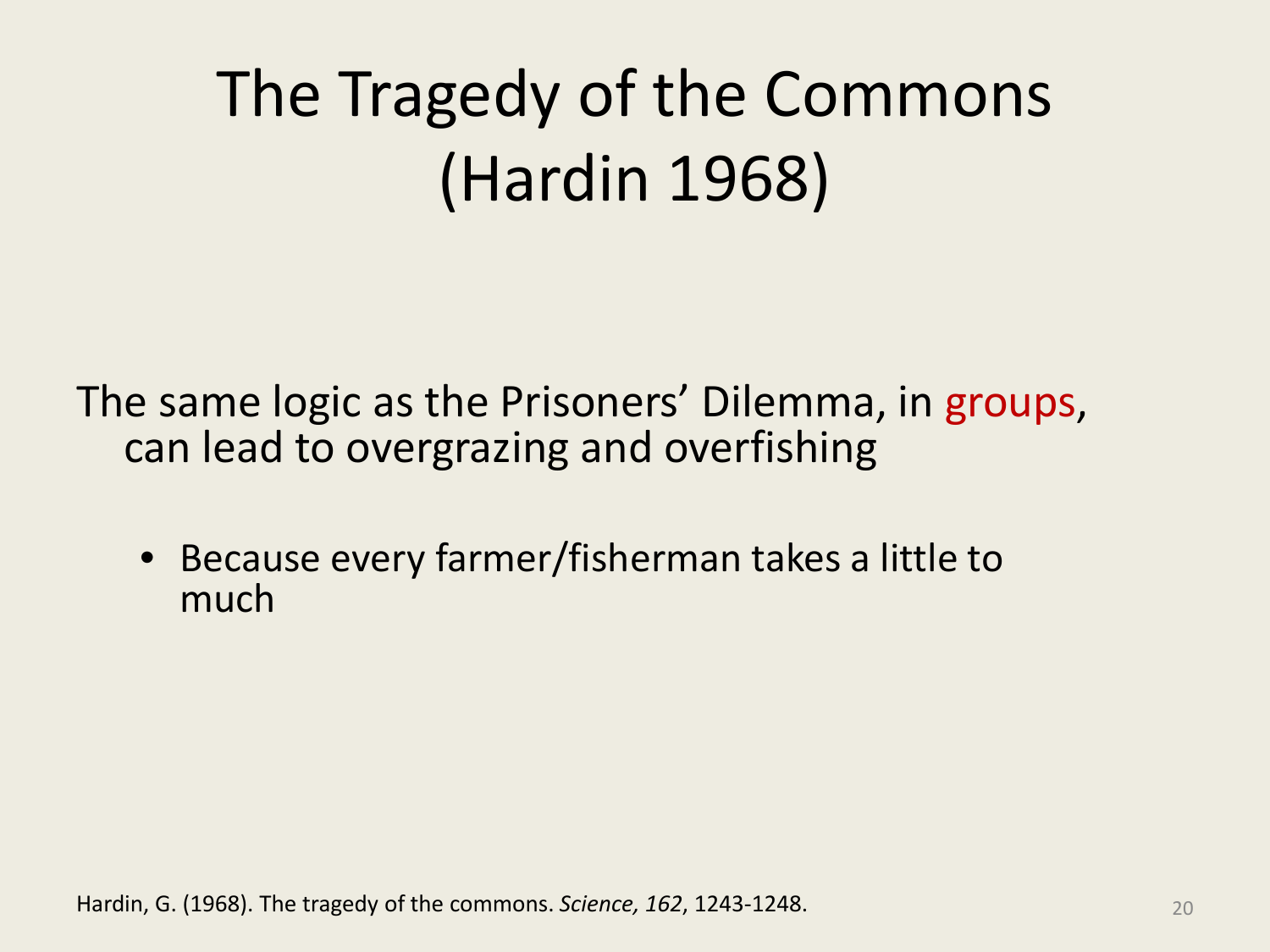# If defection is the stable state, how does cooperation emerge?

Repeated interaction allows stable complex strategies of reciprocity, responsive to behaviour of the other player:

- Rewarding cooperation by cooperation
- Punishing defection by defection

Tit-for-Tat (Axelrod & Hamilton 1981) and similar strategies

People do cooperate ~ half the time in the *iterated* Prisoners' Dilemma

How did our cooperative nature evolve? . . .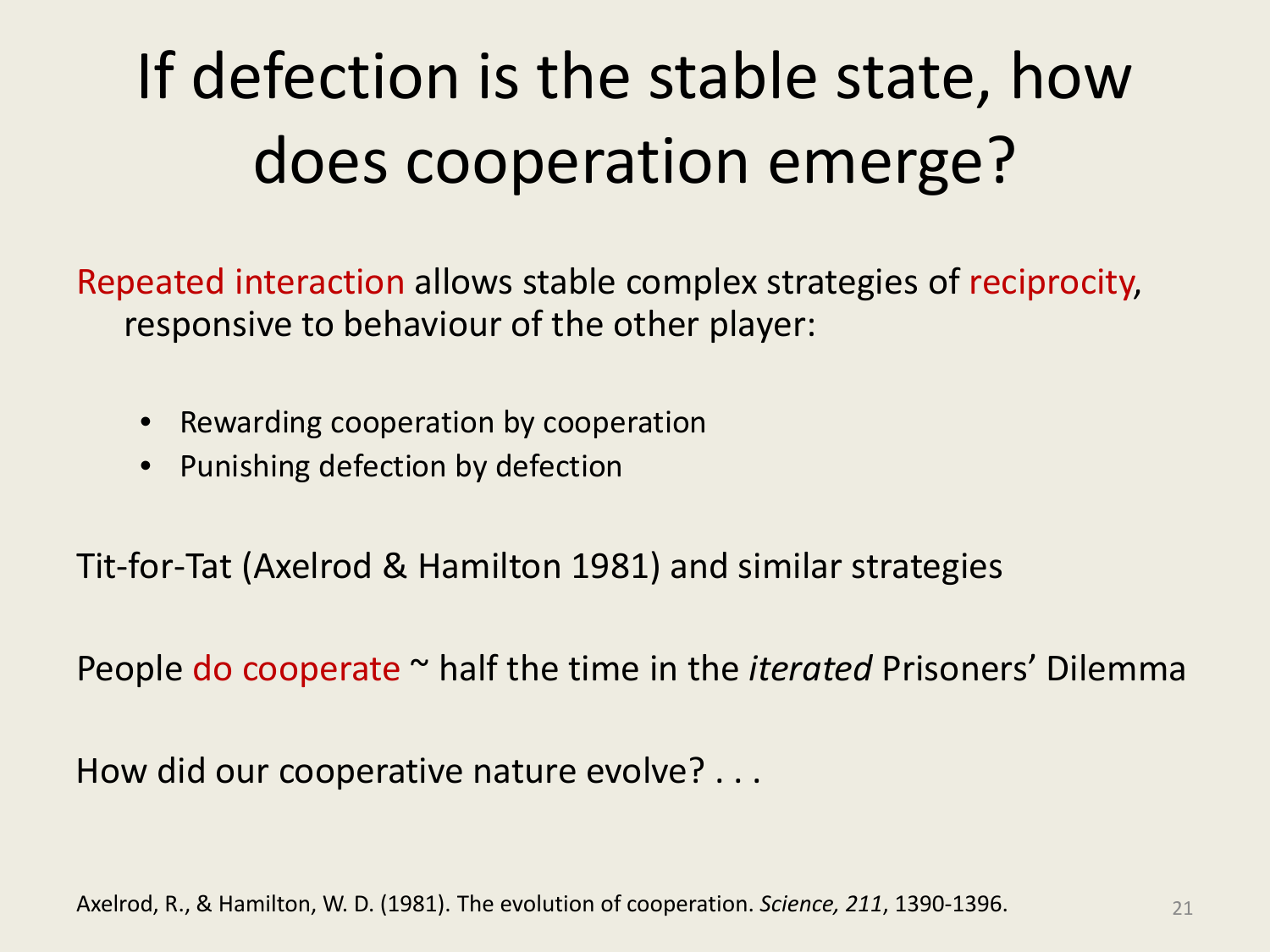# Indirect reciprocity (Alexander 1987)

- Small early human groups: everyone known
- Reputation for helping built by observation & gossip
- Indirect reciprocity
- Real world evidence . . .



22 Bateson, M., Nettle, D., & Roberts, G. (2006). Cues of being watched enhance cooperation in a real-world setting. Alexander, R. D. (1987). *The Biology of Moral Systems*. New York: Aldine de Gruyter. *Biology Letters, 2*(3), 412-414.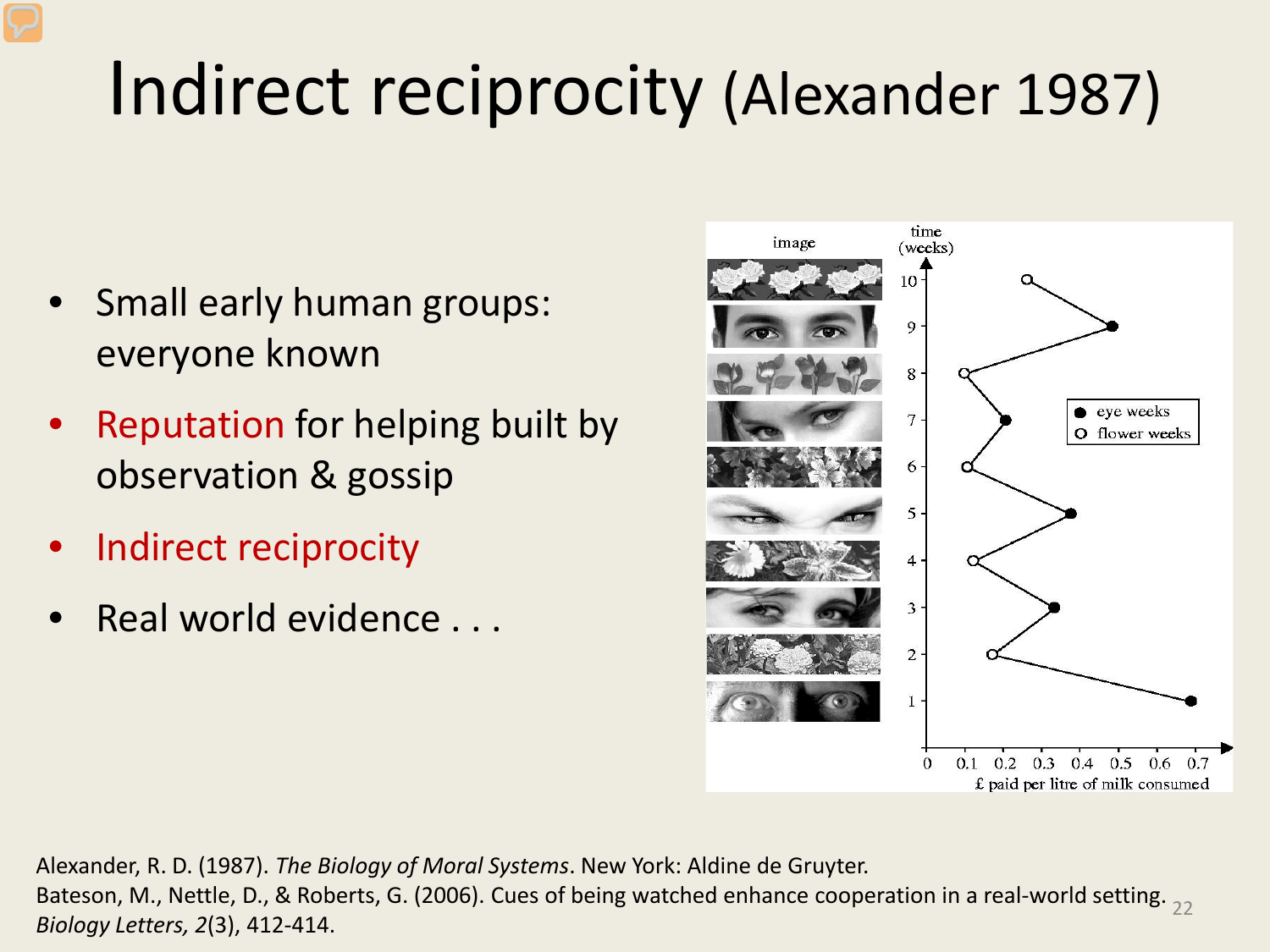# . . . Simpler but telling game

### **Ultimatum game**

• Rational offer = lowest positive amount

– Actual offer 30-45%

- Rational response = always accept
	- Actual response: reject offers <20%

*What did you do? . . .*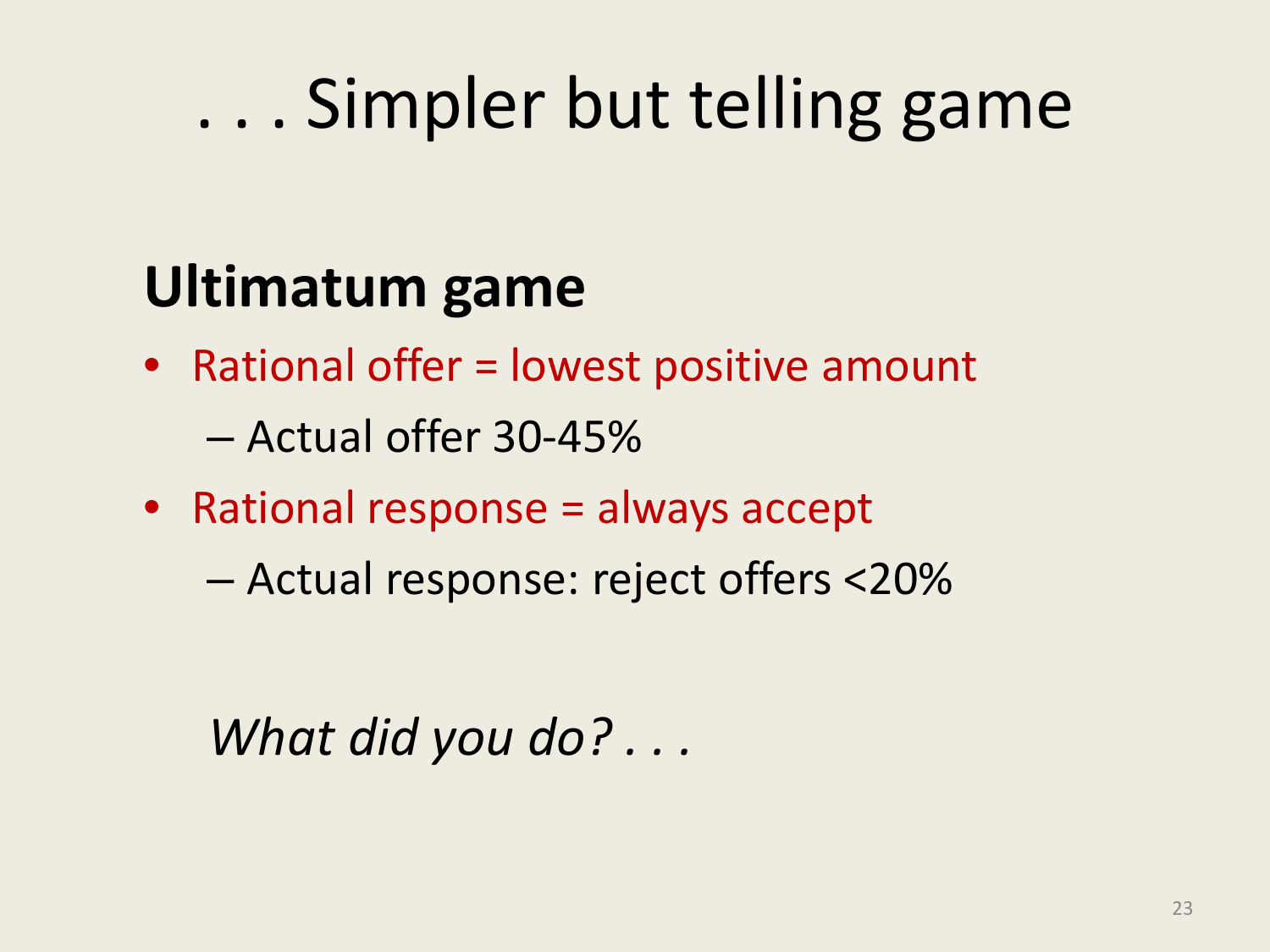# What motivates these decisions?

#### Ultimatum game offers

- To act fairly
- To gain a reputation for fairness

#### Ultimatum game responses

- To respect a fair offer
- To punish an unfair offer
- Not to gain a sucker's reputation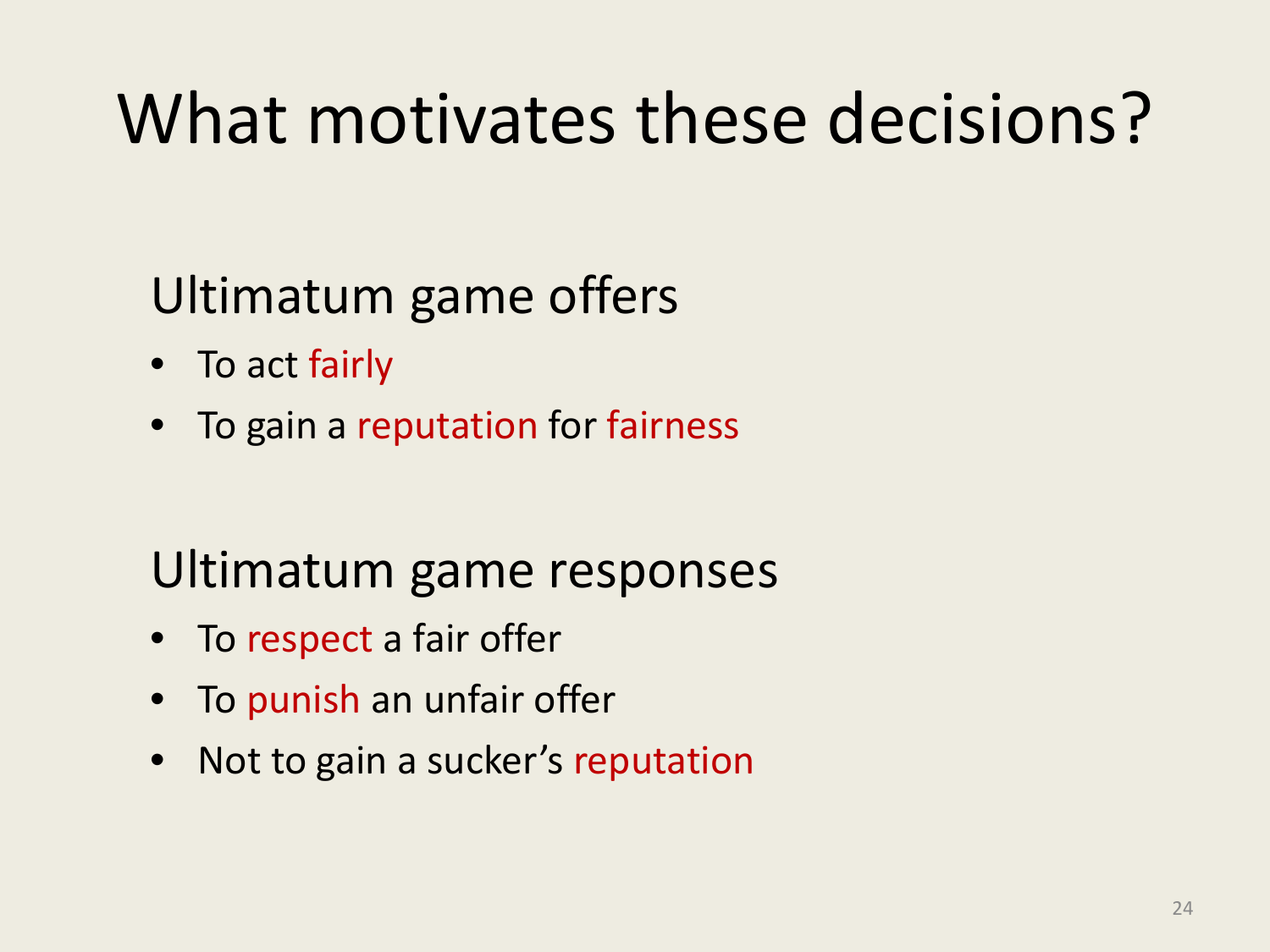### Cultural variation: Economy & social life

#### **Ultimatum Game Offers**

- Students: 42-48%. Mode: 50%
- 15 Small scale societies: 25-55% Mode 15-50%
- Lamalera & Ache hunters, equitable sharing, interdependent economy
- Hadza hunters, reluctant sharing, low market exchange
- Tsimane & Machiguenga horticulture, independent family units
- Au & Gnau reject ~25% offers of >50% Strong obligation to reciprocate gifts



Henrich, J., Boyd, R., Bowles, S., Camerer, C., Fehr, E., & Gintis, H. (Eds.). (2004). *Foundations of human sociality: Economic experiments and ethnographic evidence from fifteen small-scale societies*. Oxford: Oxford University Press.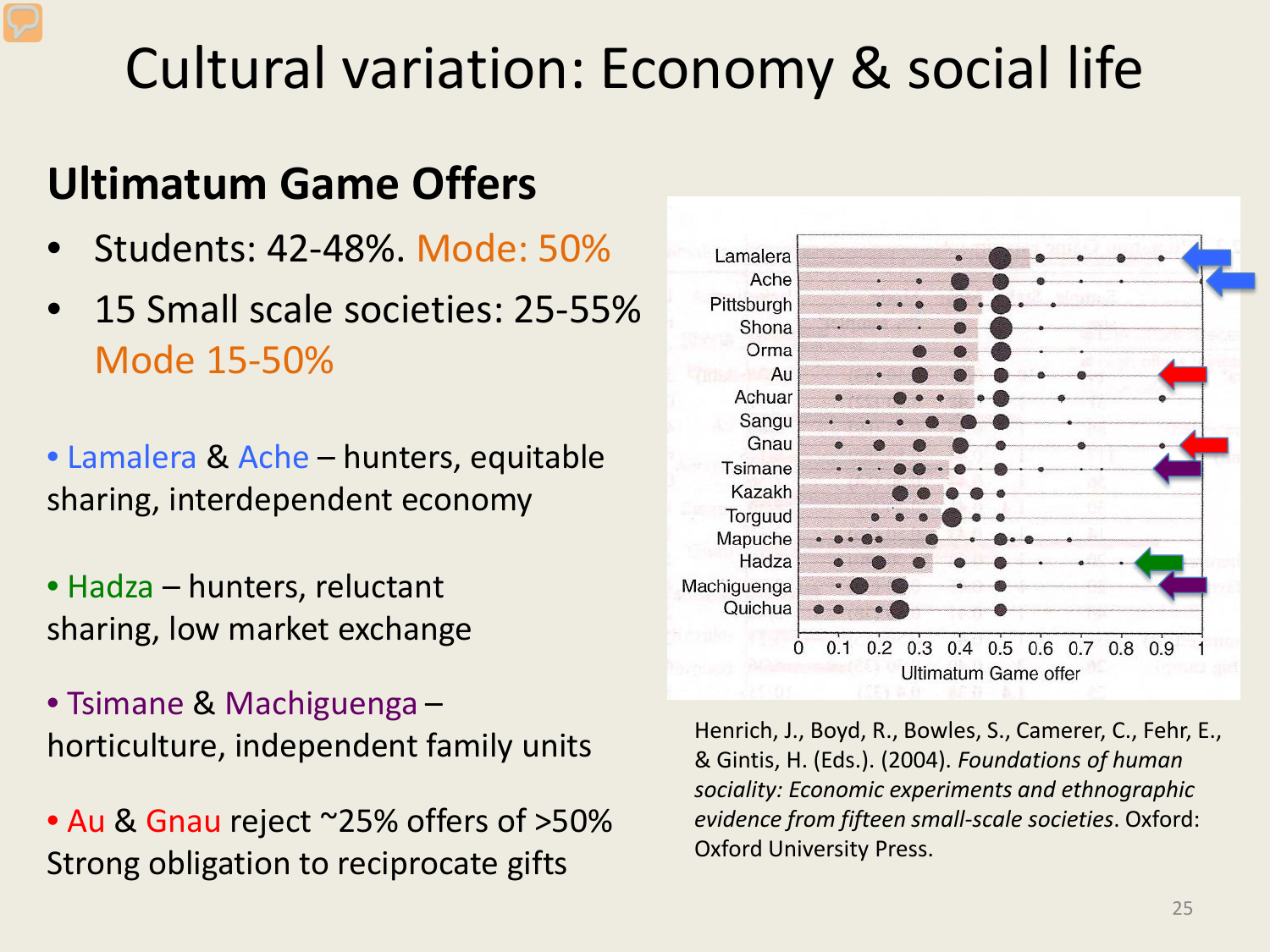# Increasing Cooperation

- Enhance subjective value of others
- Increase social contact
	- Glance, touch, converse
- Reputation
	- Anonymity reduces cooperation
- Punishment of free riders
	- Cooperators will pay to punish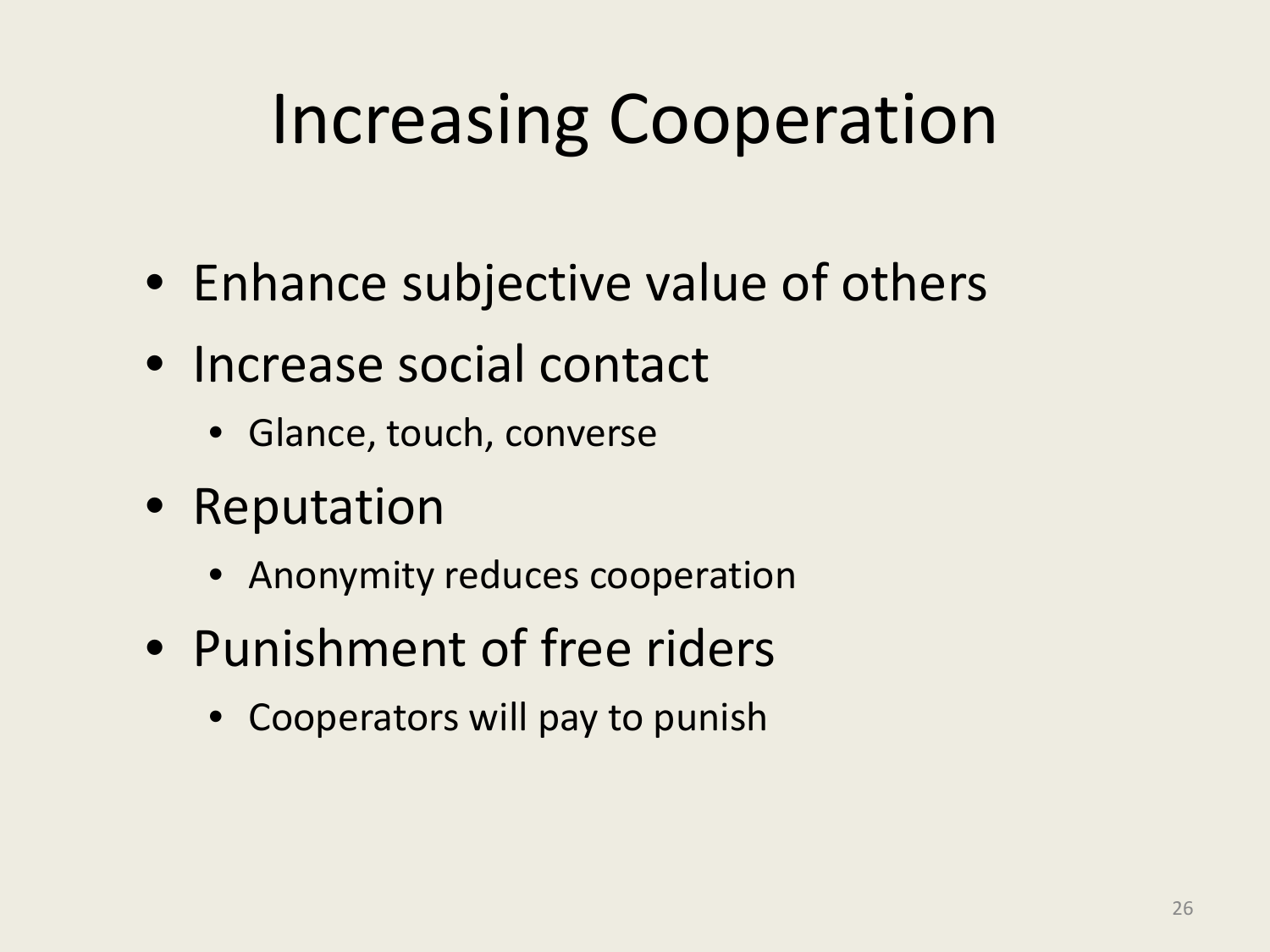### Ashington Event The Elephant

#### Ultimatum game

- All 4 (anonymous) donors offered a half of their £1 pot: generous
- All donations accepted

•

• No one took their money home, but left it for me!



The games generated discussion about sharing in communities.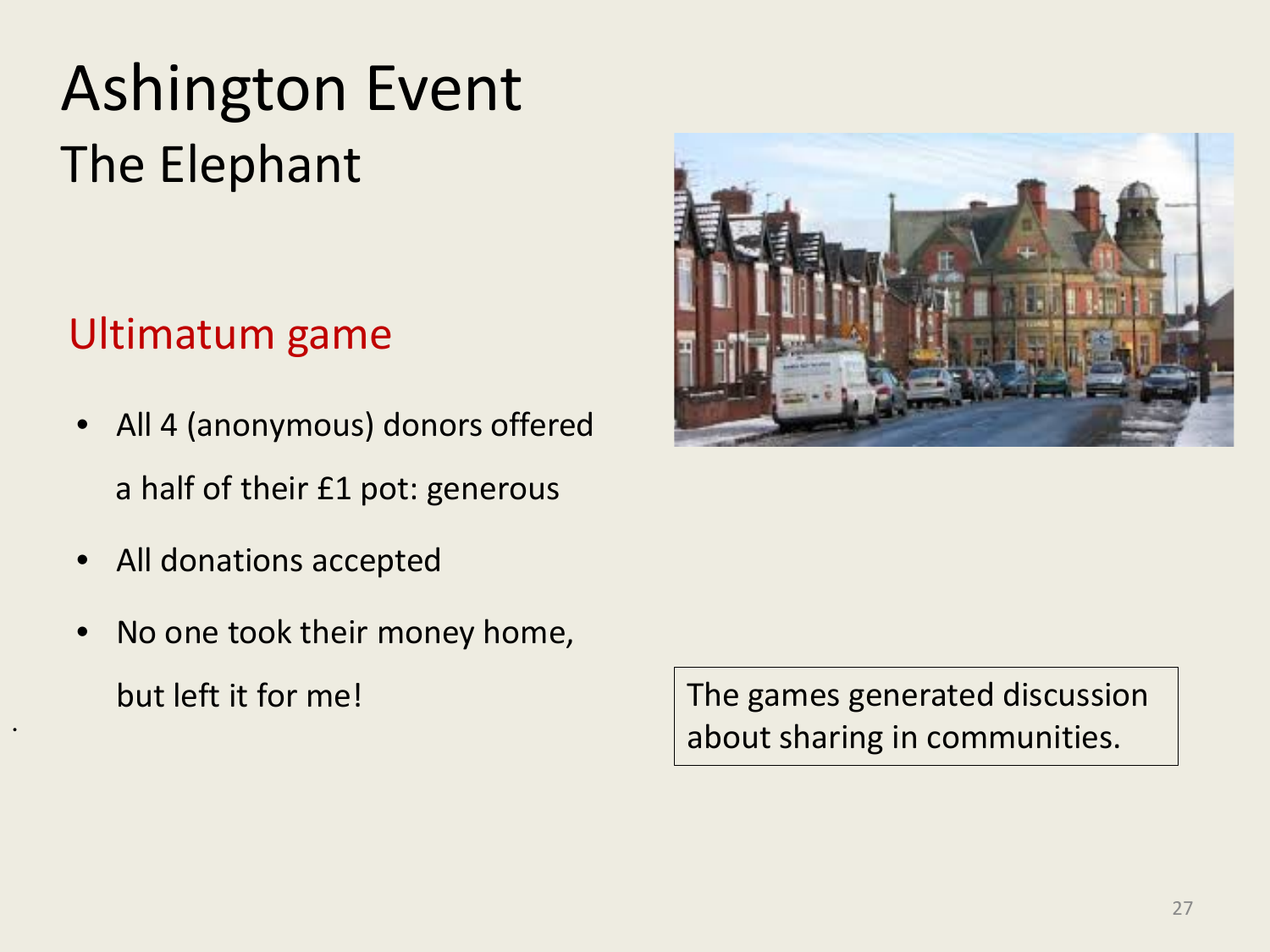### Ashington Event The Elephant

#### Public Goods Game

#### **Measures**

- Ashington & Brisbane donations
- Ashington & Brisbane cumulative gains
- Total donations to community
- Community fund after interest added
- Share of community fund for each household
- Cumulative value of community fund



#### Results

- 80-100% (notional) donation each round
- No typical decline over rounds
- Brisbane group took longer to decide than Ashington group

28 The game generated discussion about conflict between individual and community good. More on project website.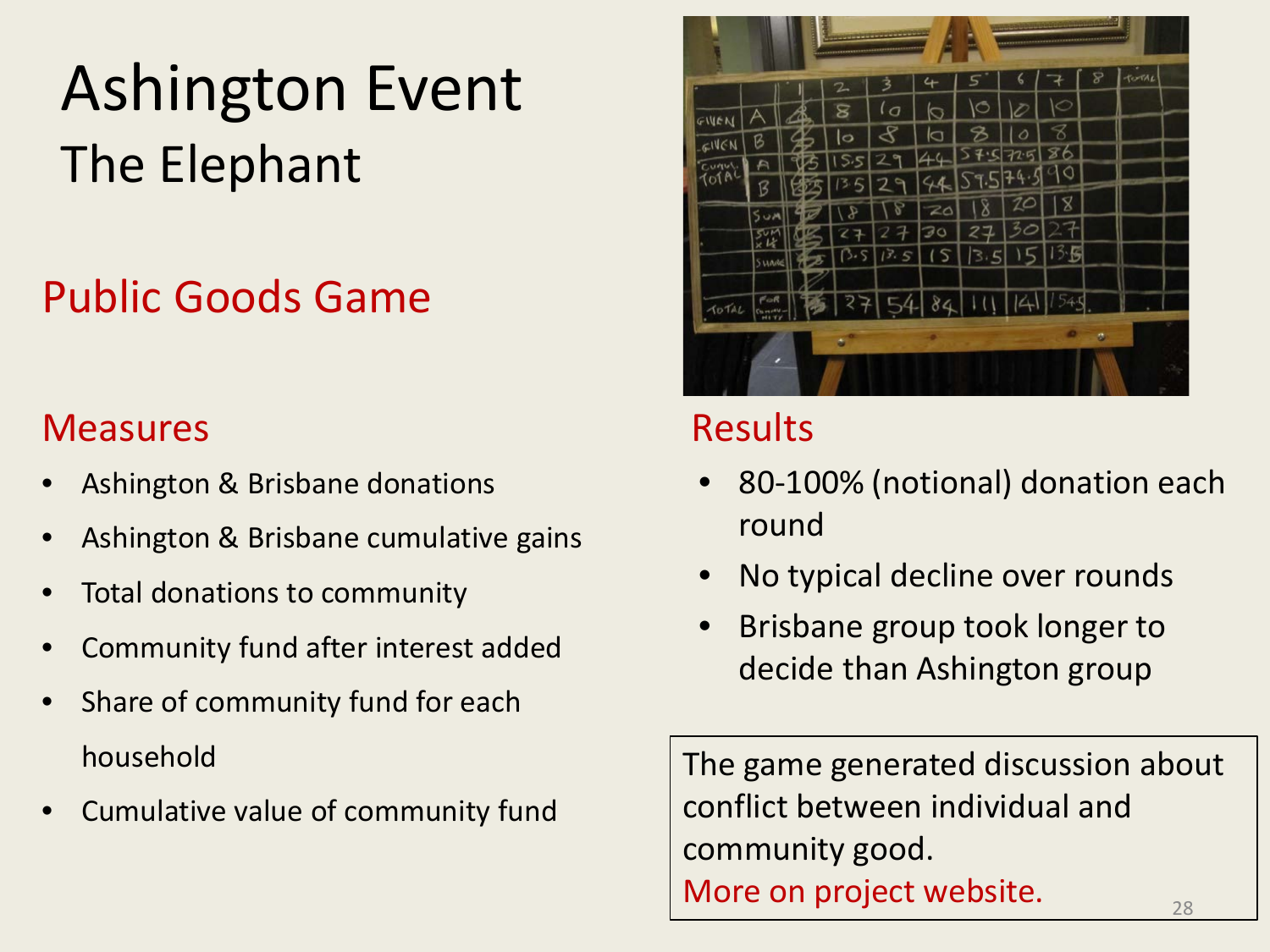# Summary so far

- Social life brings opportunity for mutual benefits but is vulnerable to free-riding
- These benefits have selected for high levels of cooperation, by repeated interaction in small groups of early humans - **enlightened self-interest**
- Cooperation relies on **trust**, **fairness** and concern for **reputation**
- Concern for fairness and reputation seem to be universal – Origin of the Golden Rule: '**Do as you would be done by**'?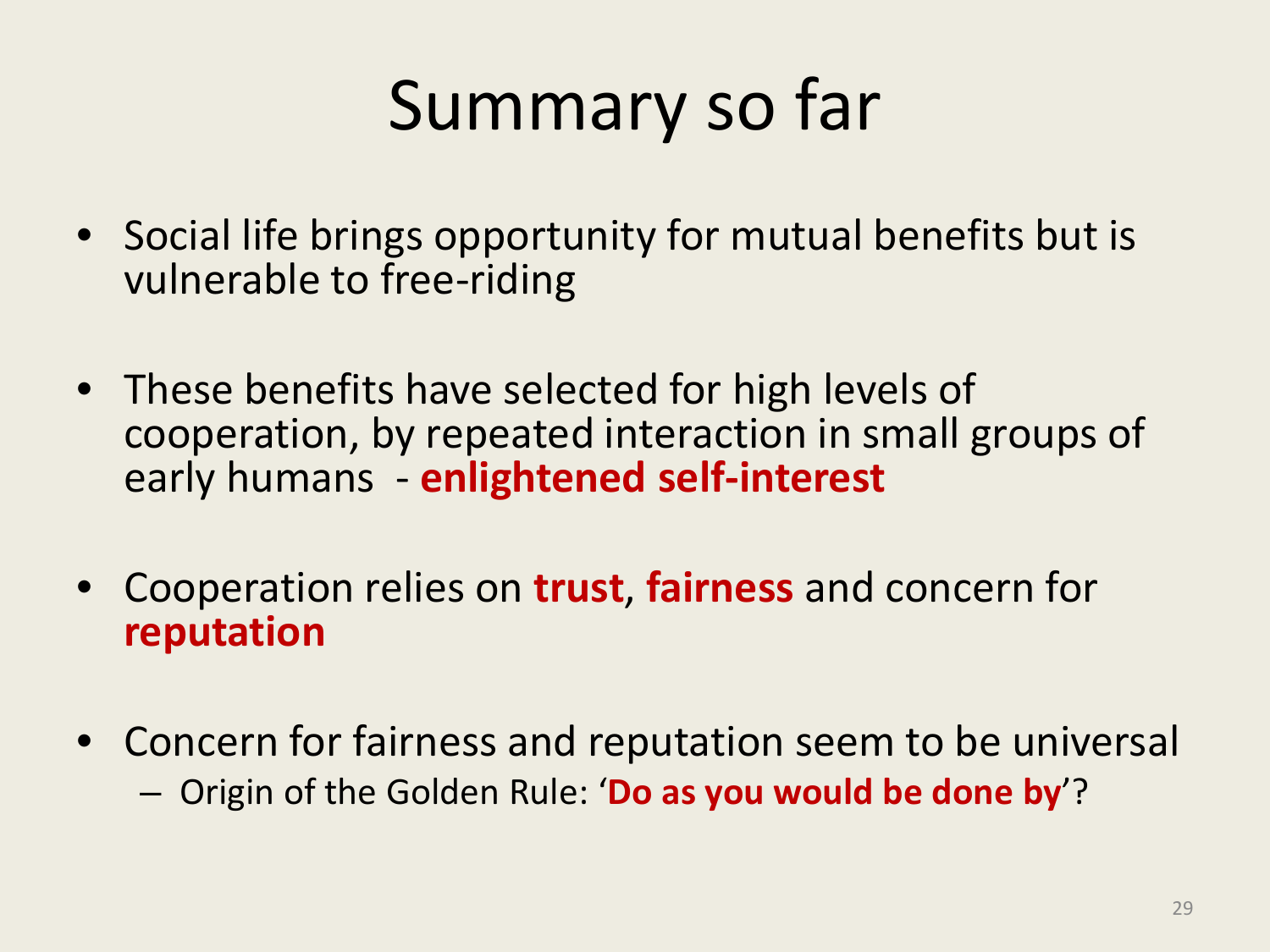# How do Precarity (Adversity) and Uncertainty influence Cooperation?

Andras, P. & Lazarus, J. (2005) Cooperation, Risk and the Evolution of Teamwork. In: *Teamwork: Multi-Disciplinary Perspectives*, edited by N Gold. Basingstoke: Palgrave, Macmillan. Pp. 56-77.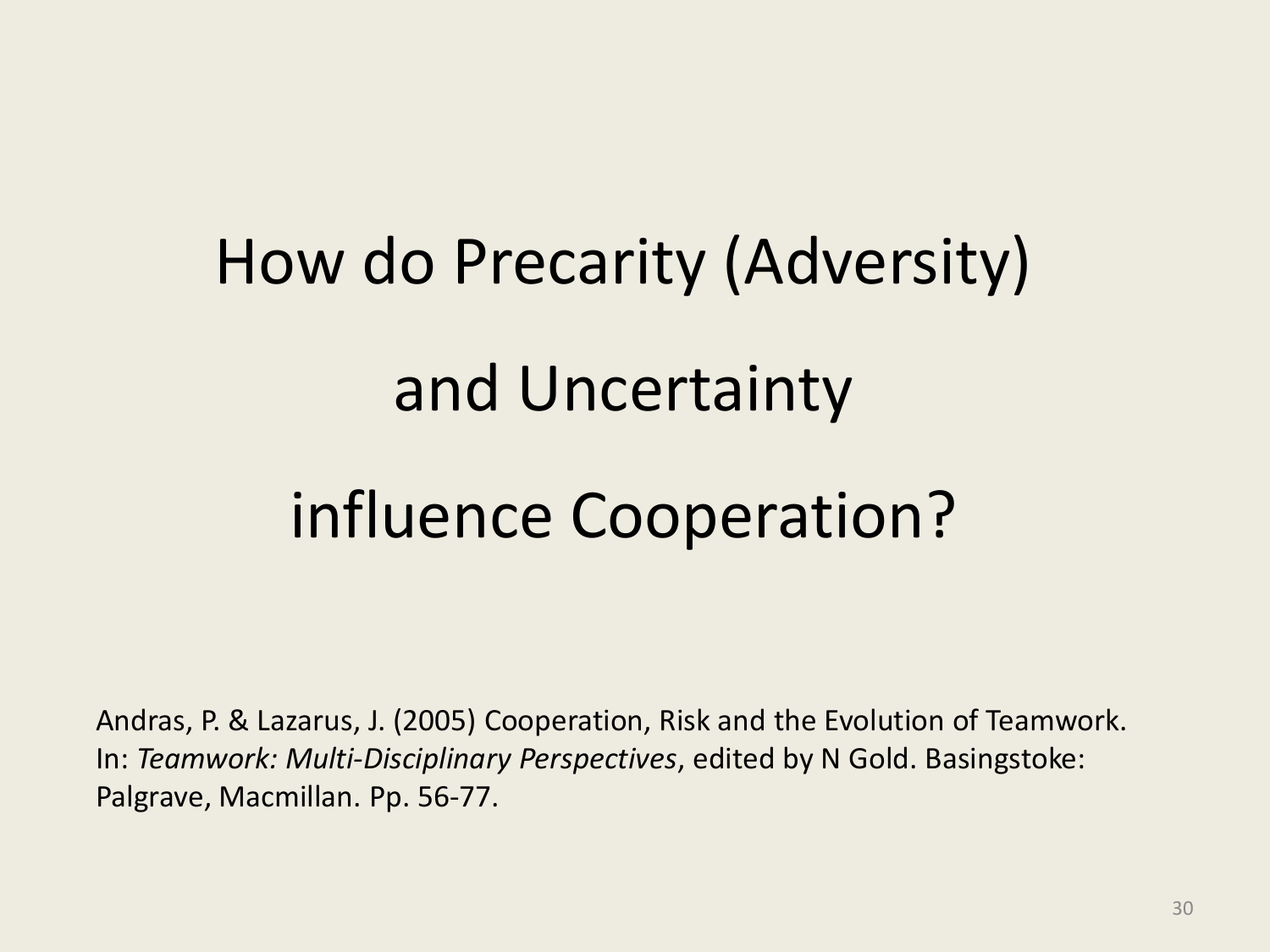### Adversity

#### Poor environmental quality

- **Resources**
- Predators, parasites, competitors
- Abiotic factors
	- Temperature, humidity, altitude
- For humans: Absolute adversity
	- Poverty, pollution, social exclusion
	- Gibson: "Economic deprivation, reduction in life chances"
- For humans: Relative adversity
	- Comparison with others: inequality

# Uncertainty

#### Variance in environmental quality

- Uncertainty in all aspects of adversity
- Gibson: "unpredictability" of life without work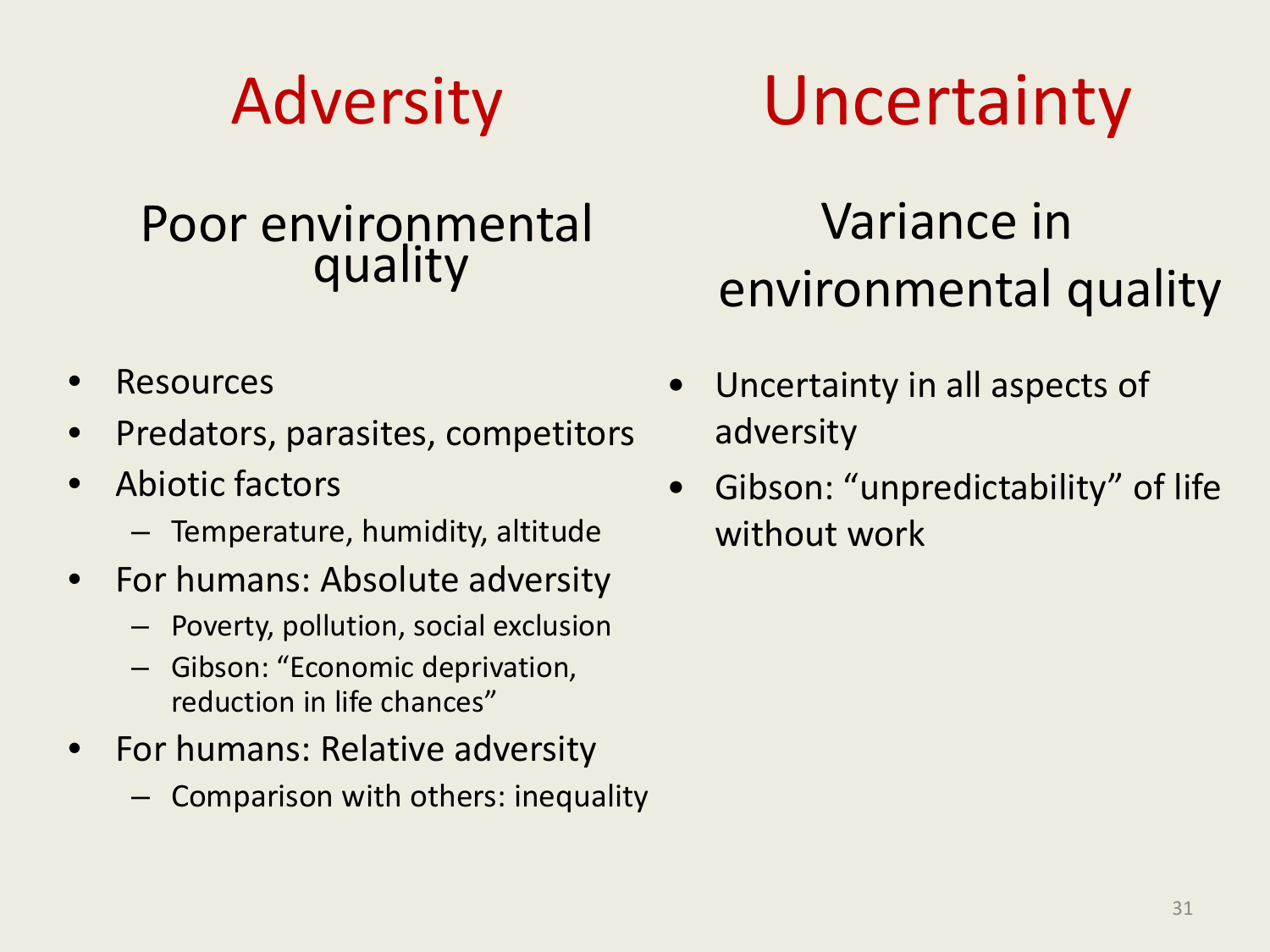### Adversity



#### **Assumptions**

#### Diminishing returns

- Satiation  $\Box$  benefit
- Motivational switching
- Handling time
- Abiotic factors

⇐Adversity Environmental quality

Benefit = fitness, or whatever individuals value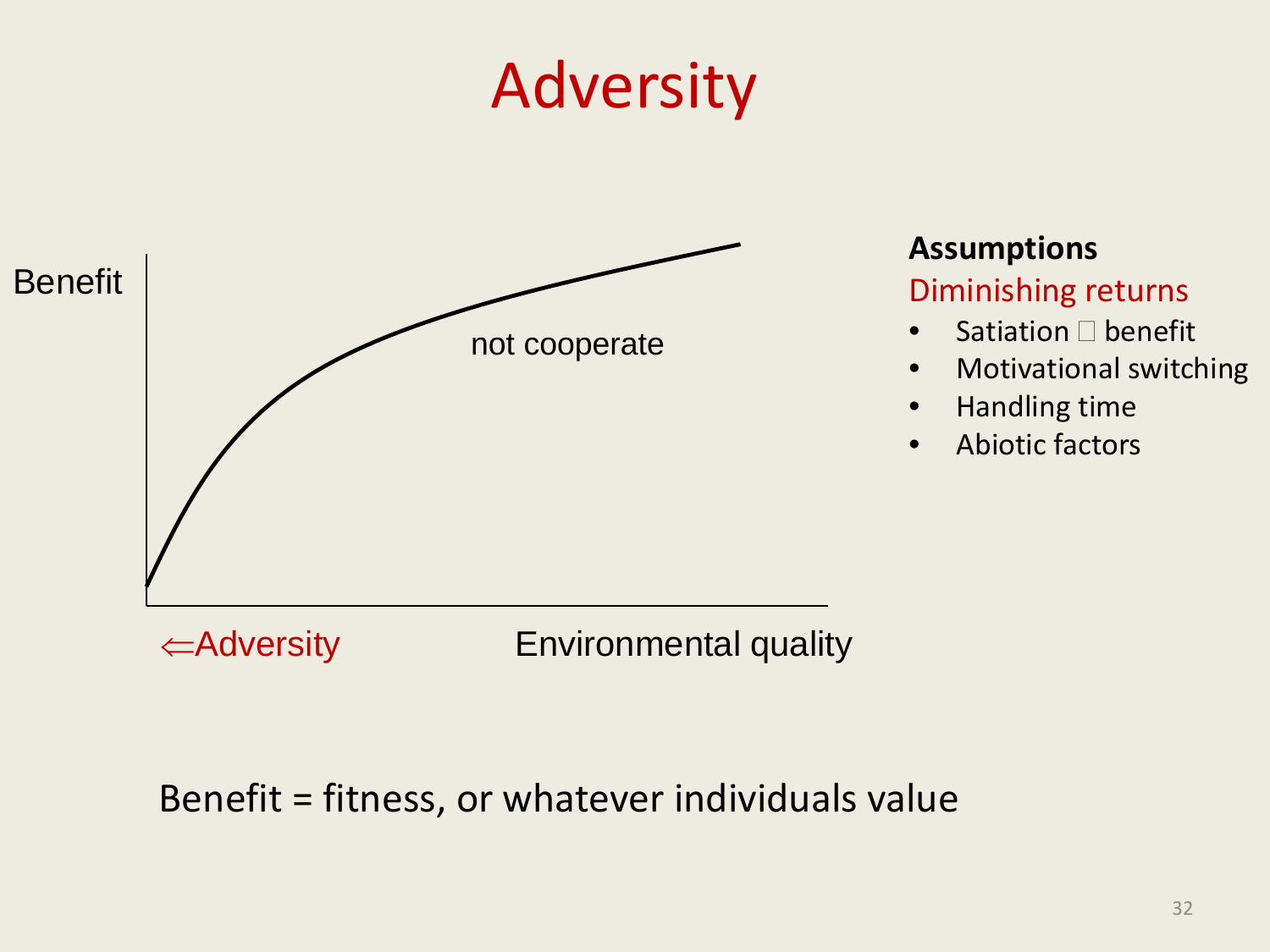# Adversity



#### **Assumptions**

#### Diminishing returns

- Satiation  $\Box$  benefit
- Motivational switching
- Handling time
- Abiotic factors Cooperation benefits
- **\*Asymptotes converge**

#### ⇐Adversity Environmental quality

Conclude: benefit of cooperation increases with adversity

- Sharing resources, skills, knowledge
- Social support

So, cooperation more likely under adversity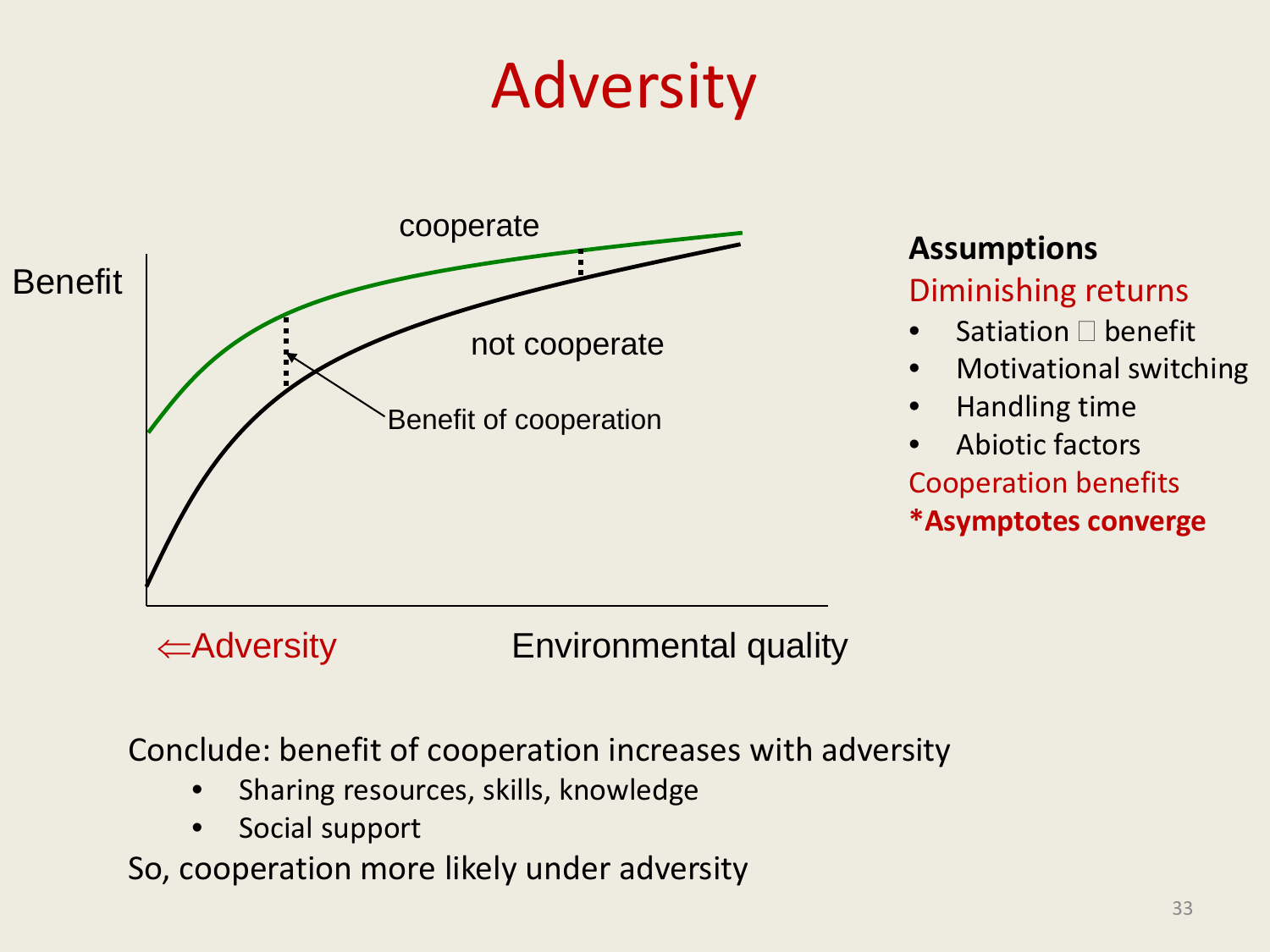### Uncertainty



Conclude: Benefit of cooperation increases with uncertainty What does the evidence show?  $\ldots$  .  $\ldots$  .  $\ldots$  .  $\ldots$  .  $\ldots$  .  $\ldots$  .  $\ldots$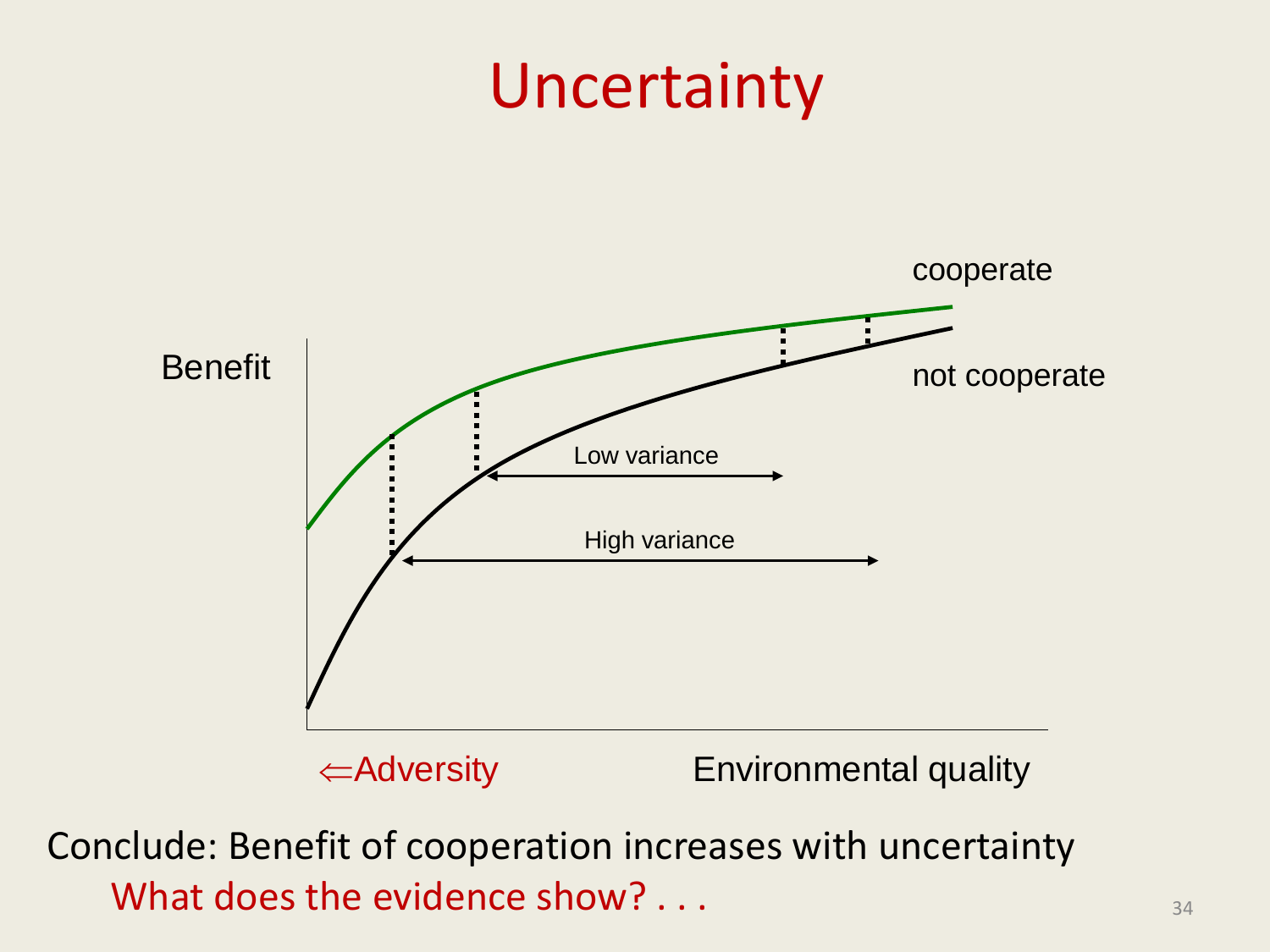### Adversity Enhances Cooperation

#### Alpine plants more cooperative than Sub-alpine



Nematodes feed socially in response to aversive stimuli

Callaway et al. 2002



De Bono el al. 2002

Animal groups larger under predation risk



Seghers 1974, Farr 1975, Dunbar 1988

Precarity: Human in-group solidarity increases under threat or stress Levine & Campbell 1972, Goody 1991, Hewstone et al. 2002, Hogg 1992

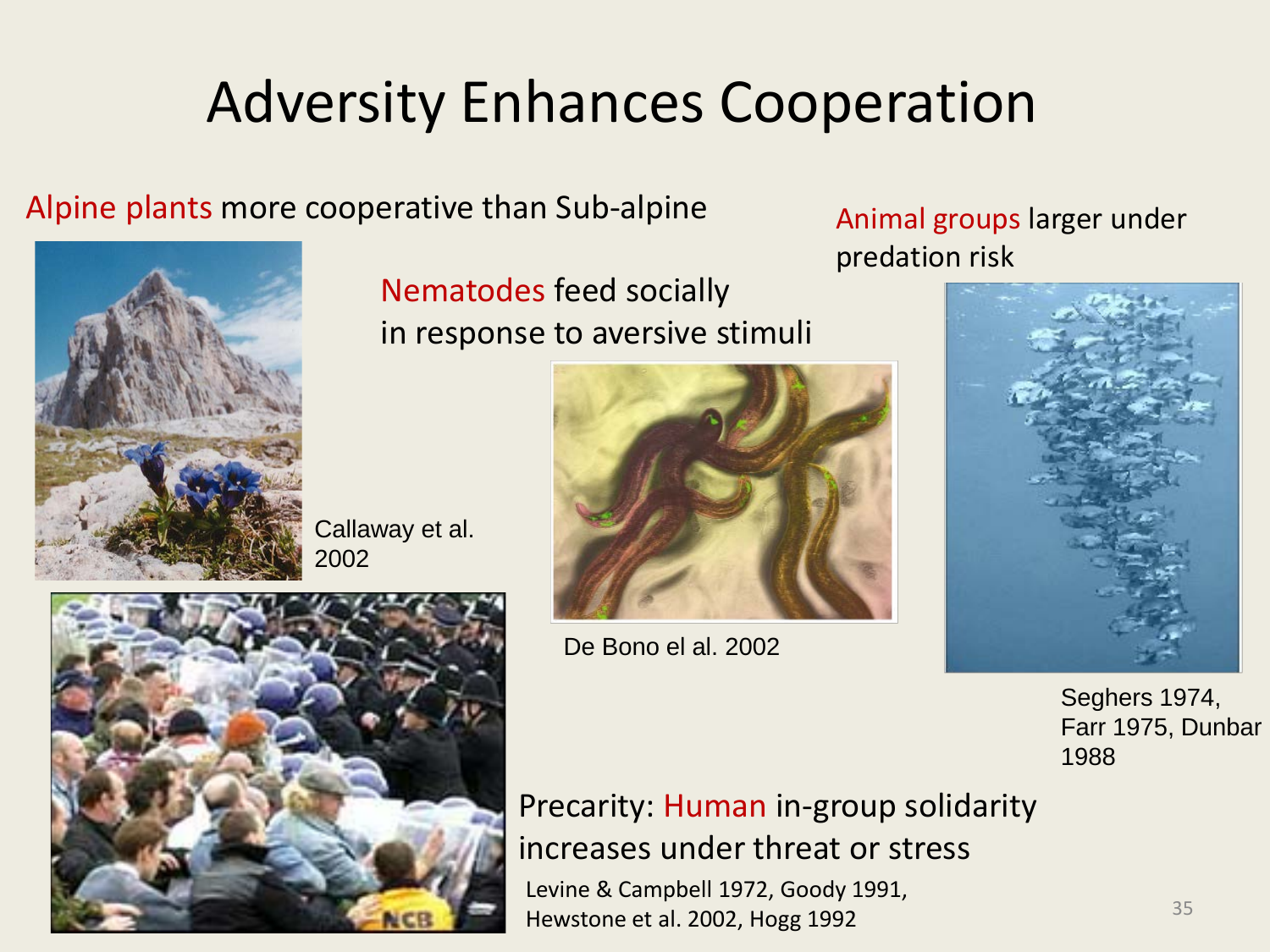### Uncertainty Enhances Cooperation

Human foragers, chimpanzees, lions share unpredictable foods



Kaplan & Hill 1985, Gurven 2004

Money acquired as windfall more generously shared



Kameda et al. 2002

Common pool resources more successful under environmental uncertainty



Ostrom 1990 Governing the Commons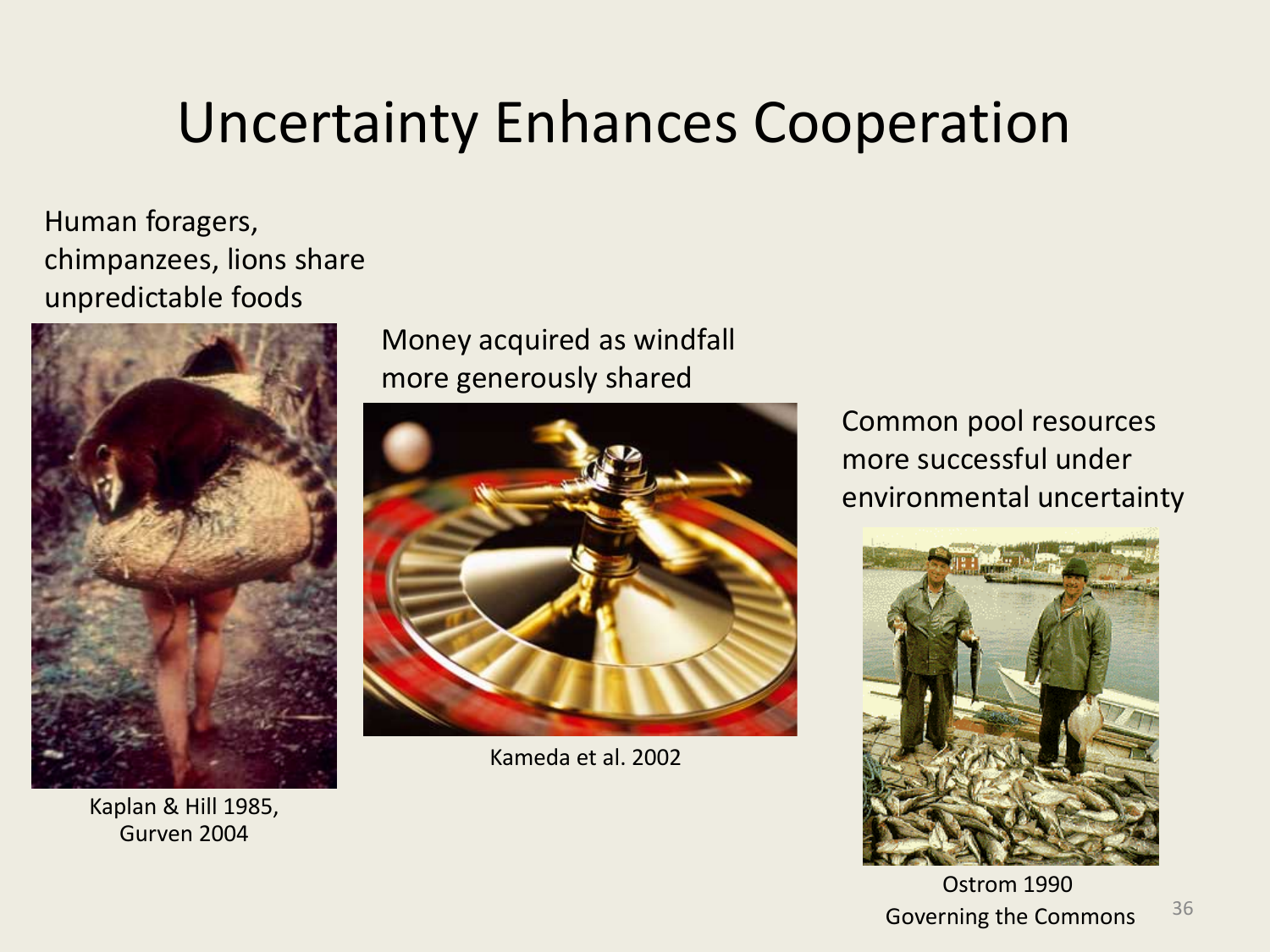# Very adverse environments? cooperate not cooperate ⇐Adversity Environmental quality Benefit Benefit of cooperation **Extreme** adversity?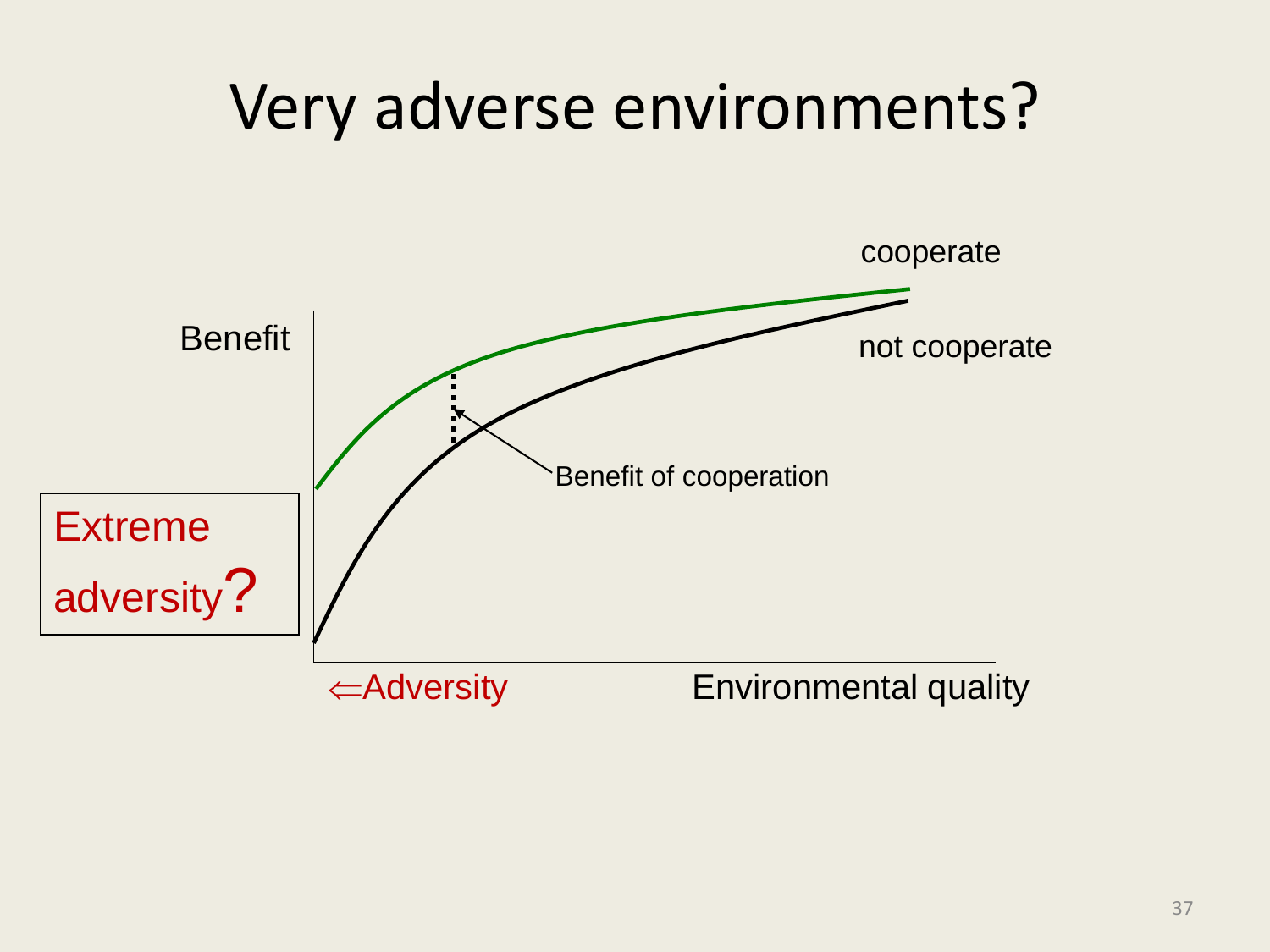# Very adverse environments?

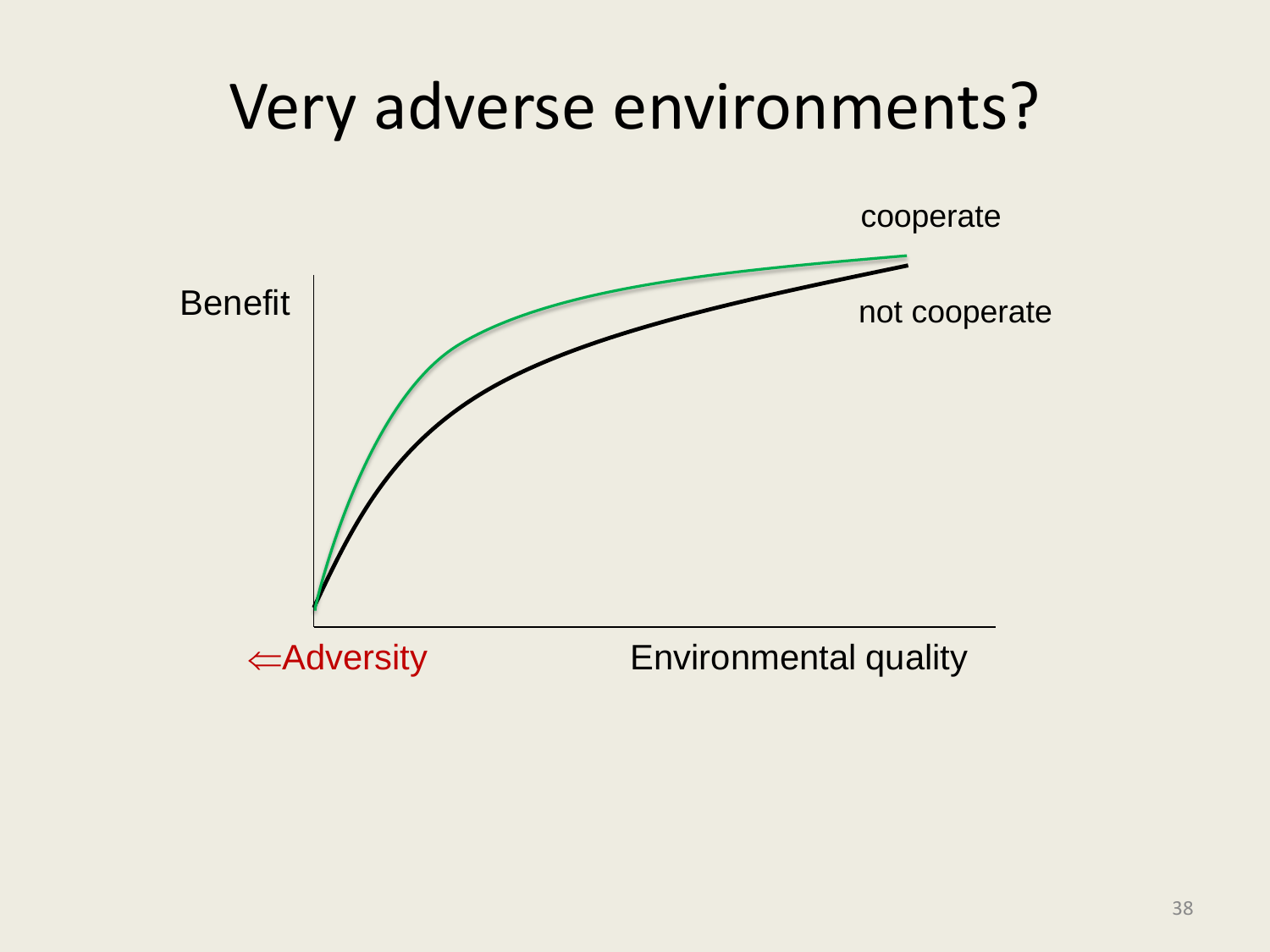

Now: 1. In the most adverse environments, cooperation cannot help (e.g. the Ik of Uganda?)

- 2. Adversity effect is reversed below Q\*
- 3. This reverse effect seems to be rare; do such populations & communities die out?